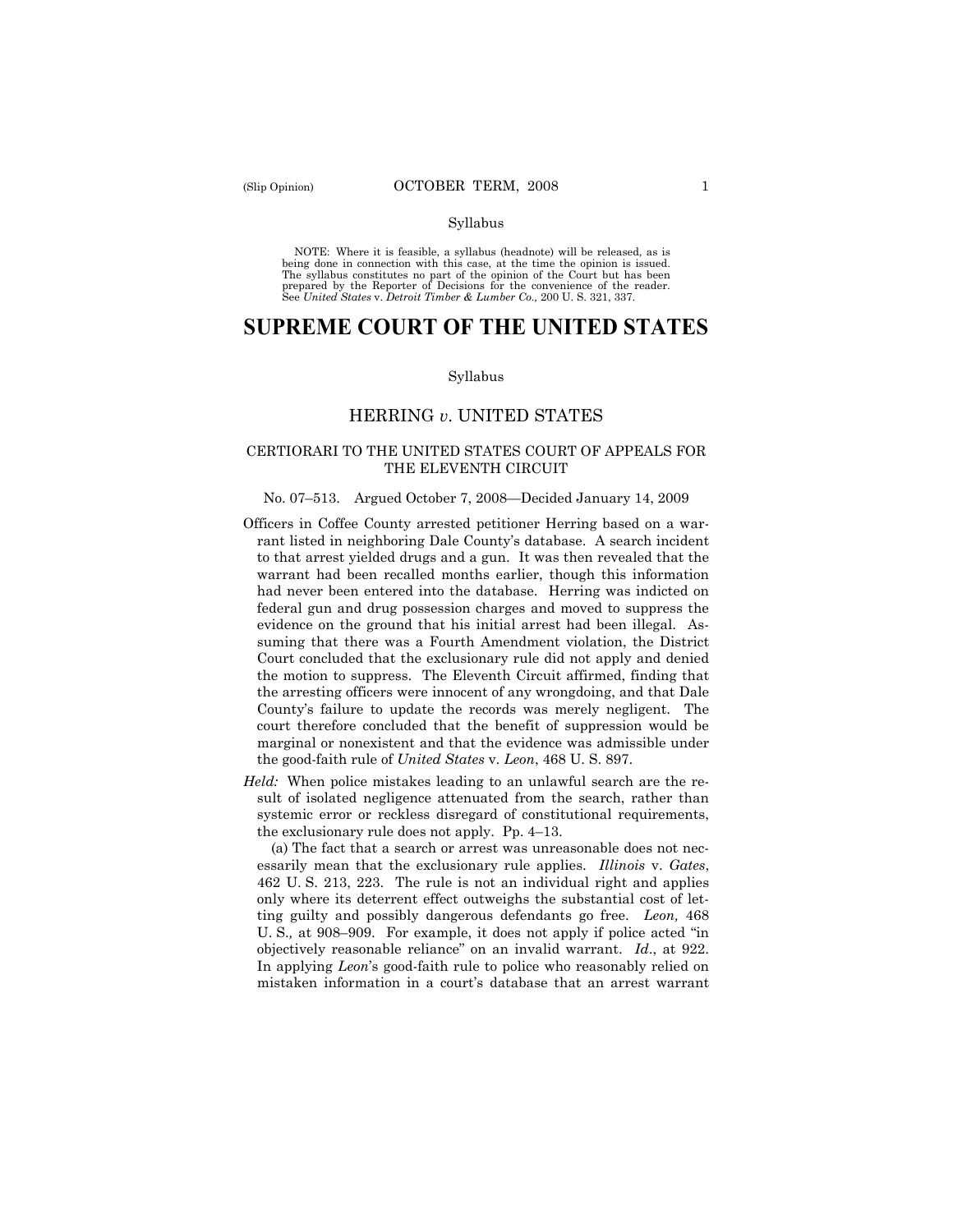#### Syllabus

was outstanding, *Arizona* v. *Evans*, 514 U. S. 1, 14–15, the Court left unresolved the issue confronted here: whether evidence should be suppressed if the police committed the error, *id.,* at 16, n. 5. Pp. 4–7.

(b) The extent to which the exclusionary rule is justified by its deterrent effect varies with the degree of law enforcement culpability. See, *e.g.*, *Leon, supra,* at 911. Indeed, the abuses that gave rise to the rule featured intentional conduct that was patently unconstitutional. See, *e.g.*, *Weeks* v. *United States,* 232 U. S 383*.* An error arising from nonrecurring and attenuated negligence is far removed from the core concerns that led to the rule's adoption. Pp. 7–9.

(c) To trigger the exclusionary rule, police conduct must be sufficiently deliberate that exclusion can meaningfully deter it, and sufficiently culpable that such deterrence is worth the price paid by the justice system. The pertinent analysis is objective, not an inquiry into the arresting officers' subjective awareness. See, *e.g.*, *Leon, supra,* at 922, n. 23. Pp. 9–11.

(d) The conduct here was not so objectively culpable as to require exclusion. The marginal benefits that might follow from suppressing evidence obtained in these circumstances cannot justify the substantial costs of exclusion. *Leon, supra,* at 922. Pp. 11–13.

492 F. 3d 1212, affirmed.

ROBERTS, C. J., delivered the opinion of the Court, in which SCALIA, KENNEDY, THOMAS, and ALITO, JJ., joined. GINSBURG, J., filed a dissenting opinion, in which STEVENS, SOUTER, and BREYER, JJ., joined. BREYER, J., filed a dissenting opinion, in which SOUTER, J., joined.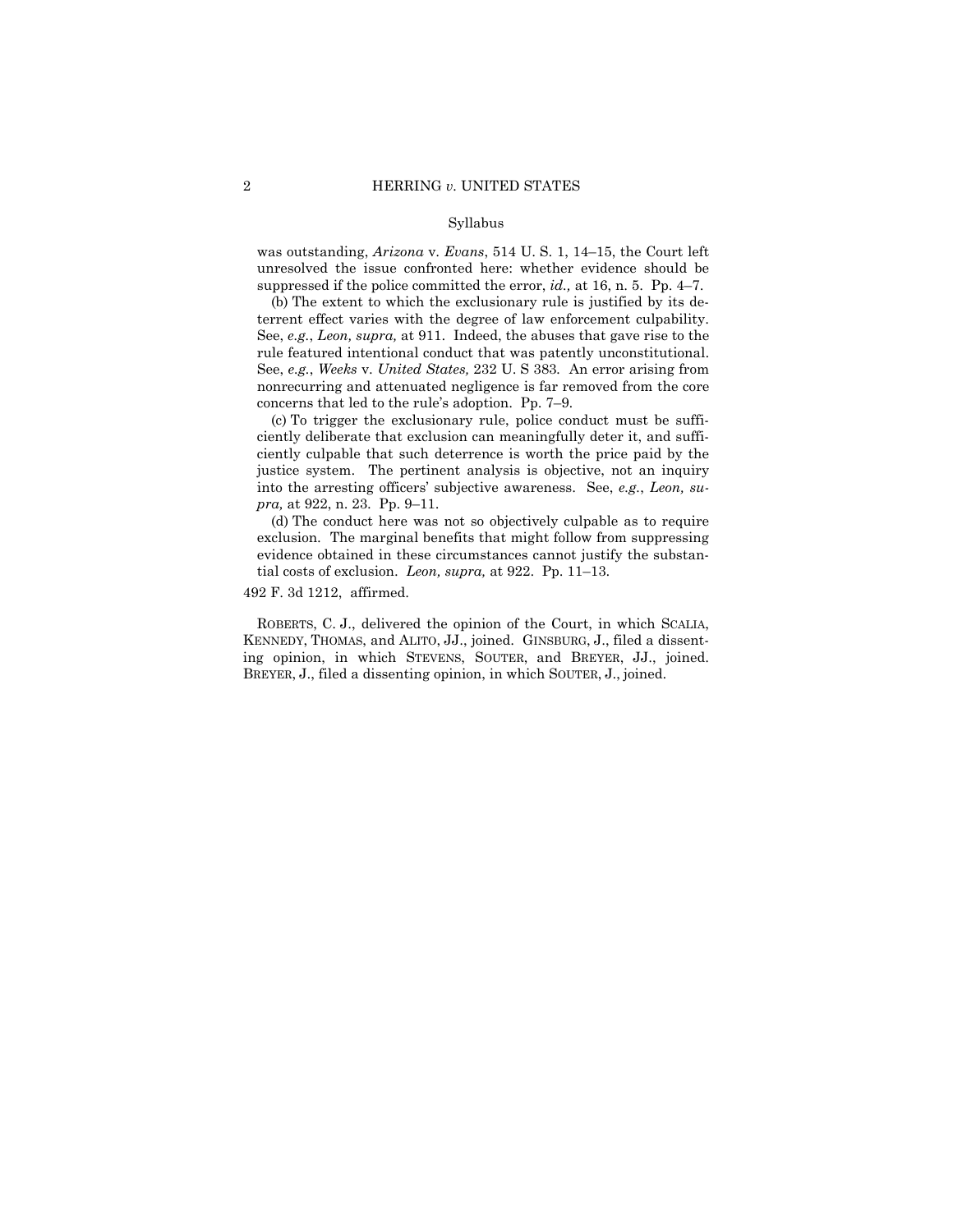NOTICE: This opinion is subject to formal revision before publication in the preliminary print of the United States Reports. Readers are requested to notify the Reporter of Decisions, Supreme Court of the United States, Washington, D. C. 20543, of any typographical or other formal errors, in order that corrections may be made before the preliminary print goes to press.

### $\frac{1}{2}$  ,  $\frac{1}{2}$  ,  $\frac{1}{2}$  ,  $\frac{1}{2}$  ,  $\frac{1}{2}$  ,  $\frac{1}{2}$  ,  $\frac{1}{2}$ **SUPREME COURT OF THE UNITED STATES**

### $\frac{1}{2}$  ,  $\frac{1}{2}$  ,  $\frac{1}{2}$  ,  $\frac{1}{2}$  ,  $\frac{1}{2}$  ,  $\frac{1}{2}$ No. 07–513

# BENNIE DEAN HERRING, PETITIONER *v.* UNITED **STATES**

### ON WRIT OF CERTIORARI TO THE UNITED STATES COURT OF APPEALS FOR THE ELEVENTH CIRCUIT

### [January 14, 2009]

CHIEF JUSTICE ROBERTS delivered the opinion of the Court.

The Fourth Amendment forbids "unreasonable searches and seizures," and this usually requires the police to have probable cause or a warrant before making an arrest. What if an officer reasonably believes there is an outstanding arrest warrant, but that belief turns out to be wrong because of a negligent bookkeeping error by another police employee? The parties here agree that the ensuing arrest is still a violation of the Fourth Amendment, but dispute whether contraband found during a search incident to that arrest must be excluded in a later prosecution.

Our cases establish that such suppression is not an automatic consequence of a Fourth Amendment violation. Instead, the question turns on the culpability of the police and the potential of exclusion to deter wrongful police conduct. Here the error was the result of isolated negligence attenuated from the arrest. We hold that in these circumstances the jury should not be barred from considering all the evidence.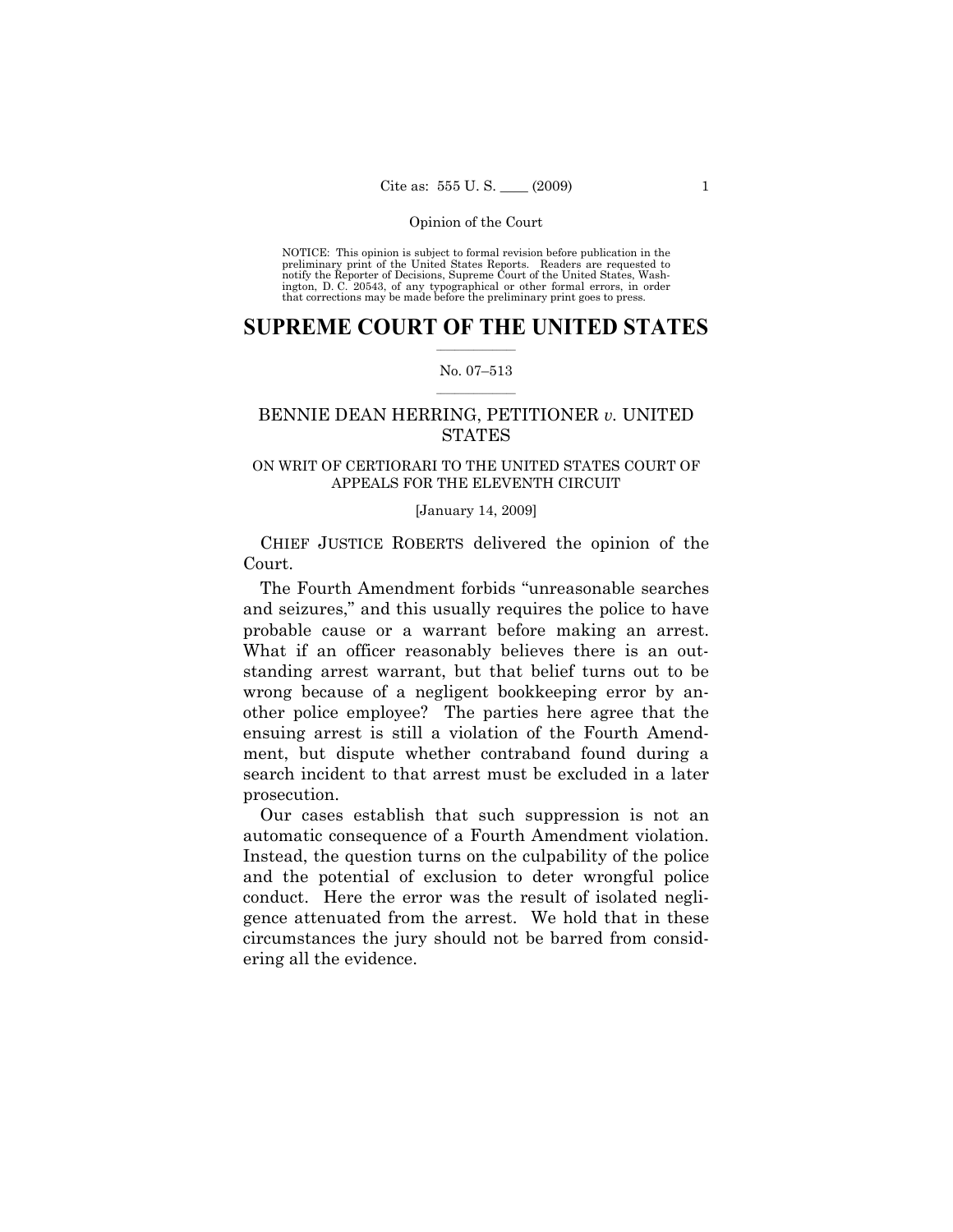I

On July 7, 2004, Investigator Mark Anderson learned that Bennie Dean Herring had driven to the Coffee County Sheriff's Department to retrieve something from his impounded truck. Herring was no stranger to law enforcement, and Anderson asked the county's warrant clerk, Sandy Pope, to check for any outstanding warrants for Herring's arrest. When she found none, Anderson asked Pope to check with Sharon Morgan, her counterpart in neighboring Dale County. After checking Dale County's computer database, Morgan replied that there was an active arrest warrant for Herring's failure to appear on a felony charge. Pope relayed the information to Anderson and asked Morgan to fax over a copy of the warrant as confirmation. Anderson and a deputy followed Herring as he left the impound lot, pulled him over, and arrested him. A search incident to the arrest revealed methamphetamine in Herring's pocket, and a pistol (which as a felon he could not possess) in his vehicle. App. 17–23.

There had, however, been a mistake about the warrant. The Dale County sheriff's computer records are supposed to correspond to actual arrest warrants, which the office also maintains. But when Morgan went to the files to retrieve the actual warrant to fax to Pope, Morgan was unable to find it. She called a court clerk and learned that the warrant had been recalled five months earlier. Normally when a warrant is recalled the court clerk's office or a judge's chambers calls Morgan, who enters the information in the sheriff's computer database and disposes of the physical copy. For whatever reason, the information about the recall of the warrant for Herring did not appear in the database. Morgan immediately called Pope to alert her to the mixup, and Pope contacted Anderson over a secure radio. This all unfolded in 10 to 15 minutes, but Herring had already been arrested and found with the gun and drugs, just a few hundred yards from the sheriff's office.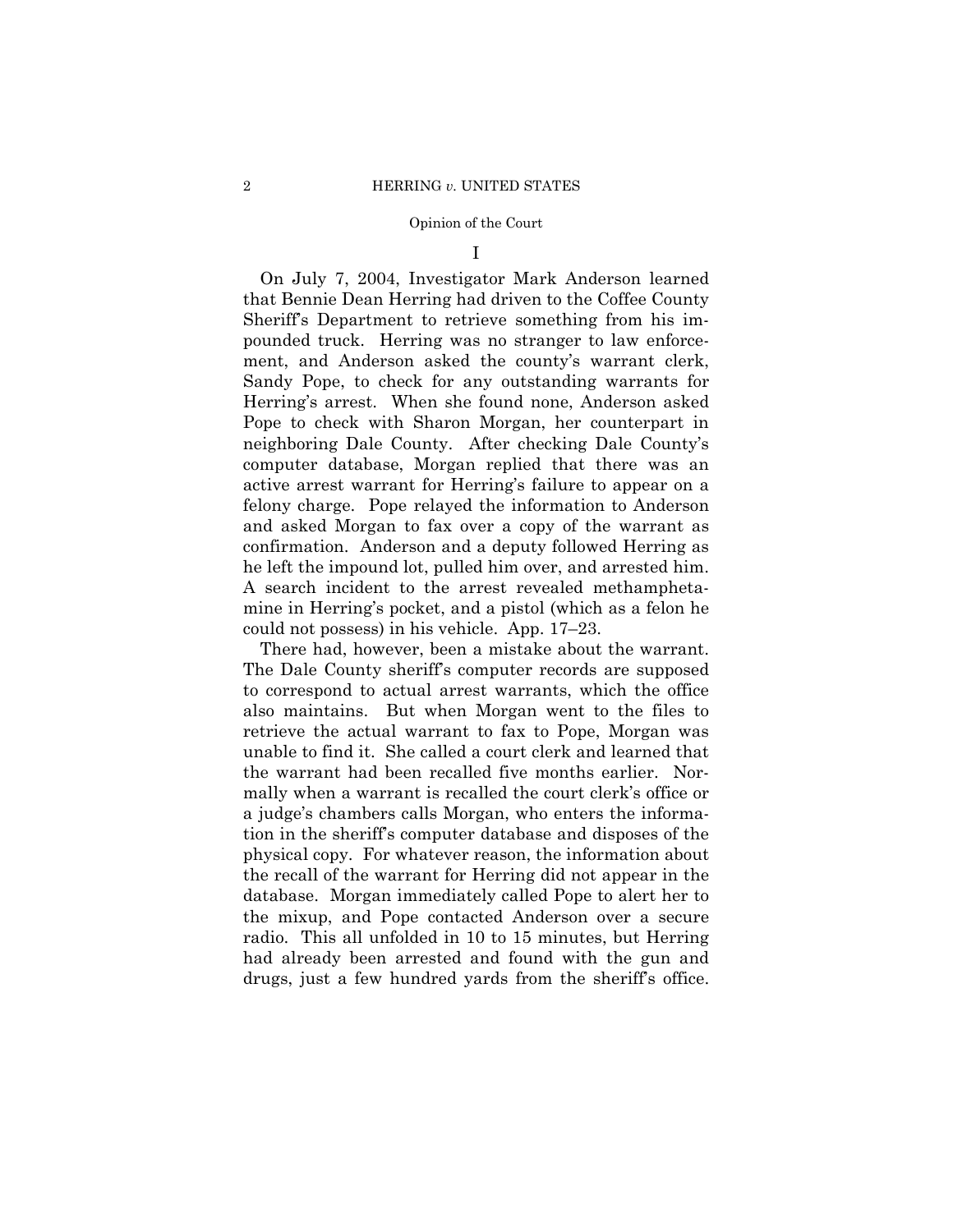### *Id.,* at 26, 35–42, 54–55.

Herring was indicted in the District Court for the Middle District of Alabama for illegally possessing the gun and drugs, violations of 18 U.S.C.  $\S 922(g)(1)$  and 21 U. S. C. §844(a). He moved to suppress the evidence on the ground that his initial arrest had been illegal because the warrant had been rescinded. The Magistrate Judge recommended denying the motion because the arresting officers had acted in a good-faith belief that the warrant was still outstanding. Thus, even if there were a Fourth Amendment violation, there was "no reason to believe that application of the exclusionary rule here would deter the occurrence of any future mistakes." App. 70. The District Court adopted the Magistrate Judge's recommendation, 451 F. Supp. 2d 1290 (2005), and the Court of Appeals for the Eleventh Circuit affirmed, 492 F. 3d 1212 (2007).

The Eleventh Circuit found that the arresting officers in Coffee County "were entirely innocent of any wrongdoing or carelessness." *id.,* at 1218. The court assumed that whoever failed to update the Dale County sheriff's records was also a law enforcement official, but noted that "the conduct in question [wa]s a negligent failure to act, not a deliberate or tactical choice to act." *Ibid.* Because the error was merely negligent and attenuated from the arrest, the Eleventh Circuit concluded that the benefit of suppressing the evidence "would be marginal or nonexistent," *ibid.* (internal quotation marks omitted), and the evidence was therefore admissible under the good-faith rule of *United States* v. *Leon*, 468 U. S. 897 (1984).

Other courts have required exclusion of evidence obtained through similar police errors, *e.g*., *Hoay* v. *State*, 348 Ark. 80, 86–87, 71 S. W. 3d 573, 577 (2002), so we granted Herring's petition for certiorari to resolve the conflict,  $552$  U.S.  $\qquad$  (2008). We now affirm the Eleventh Circuit's judgment.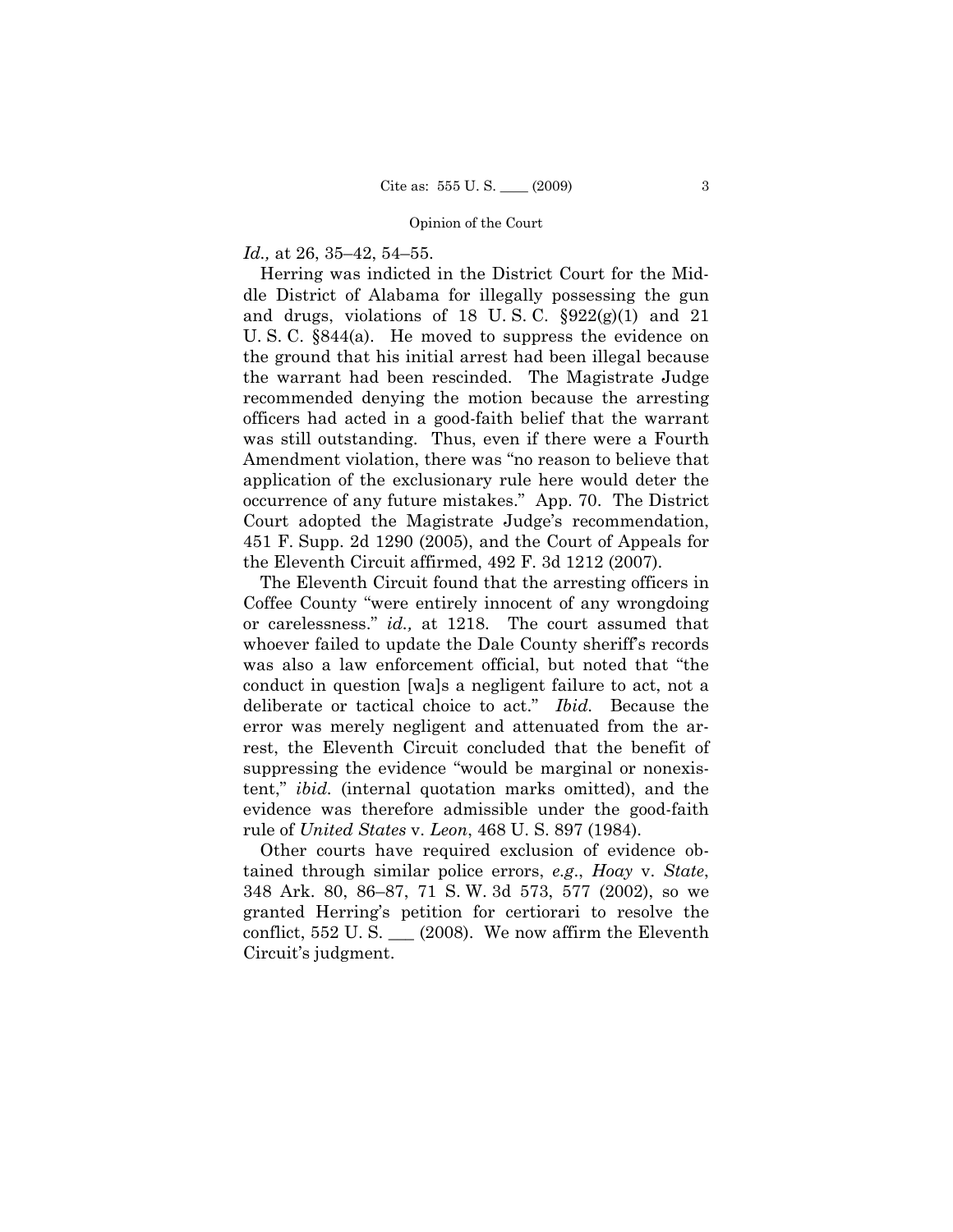### II

When a probable-cause determination was based on reasonable but mistaken assumptions, the person subjected to a search or seizure has not necessarily been the victim of a constitutional violation. The very phrase "probable cause" confirms that the Fourth Amendment does not demand all possible precision. And whether the error can be traced to a mistake by a state actor or some other source may bear on the analysis. For purposes of deciding this case, however, we accept the parties' assumption that there was a Fourth Amendment violation. The issue is whether the exclusionary rule should be applied.

A

The Fourth Amendment protects "[t]he right of the people to be secure in their persons, houses, papers, and effects, against unreasonable searches and seizures," but "contains no provision expressly precluding the use of evidence obtained in violation of its commands," *Arizona* v. *Evans*, 514 U. S. 1, 10 (1995). Nonetheless, our decisions establish an exclusionary rule that, when applicable, forbids the use of improperly obtained evidence at trial. See, *e.g.*, *Weeks* v. *United States*, 232 U. S. 383, 398 (1914). We have stated that this judicially created rule is "designed to safeguard Fourth Amendment rights generally through its deterrent effect." *United States* v. *Calandra*, 414 U. S. 338, 348 (1974).

In analyzing the applicability of the rule, *Leon* admonished that we must consider the actions of all the police officers involved. 468 U. S., at 923, n. 24 ("It is necessary to consider the objective reasonableness, not only of the officers who eventually executed a warrant, but also of the officers who originally obtained it or who provided information material to the probable-cause determination"). The Coffee County officers did nothing improper. Indeed,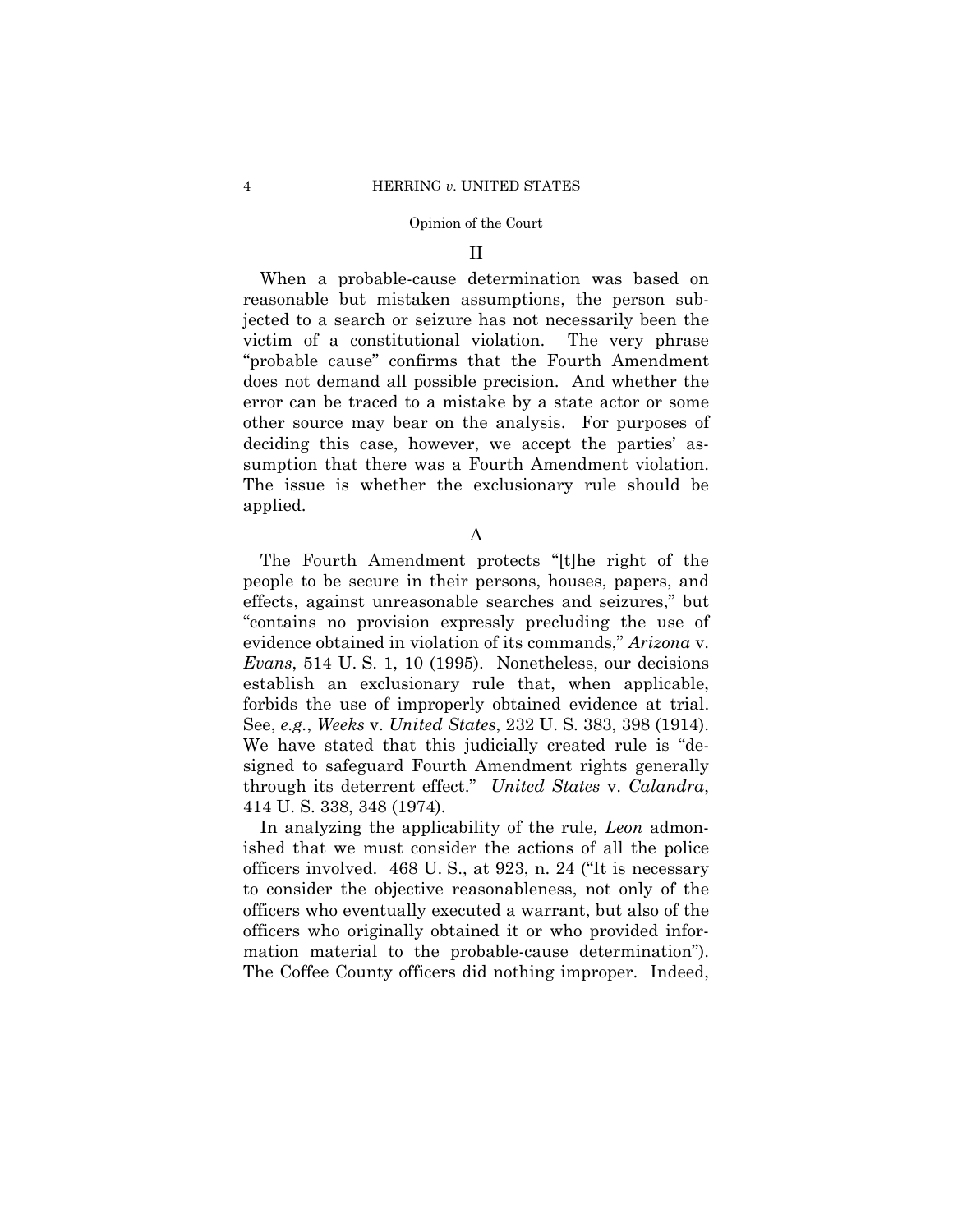the error was noticed so quickly because Coffee County requested a faxed confirmation of the warrant.

The Eleventh Circuit concluded, however, that somebody in Dale County should have updated the computer database to reflect the recall of the arrest warrant. The court also concluded that this error was negligent, but did not find it to be reckless or deliberate. 492 F. 3d, at 1218.<sup>1</sup> That fact is crucial to our holding that this error is not enough by itself to require "the extreme sanction of exclusion." *Leon*, *supra*, at 916.

1. The fact that a Fourth Amendment violation occurred—*i.e.*, that a search or arrest was unreasonable does not necessarily mean that the exclusionary rule applies. *Illinois* v. *Gates*, 462 U. S. 213, 223 (1983). Indeed, exclusion "has always been our last resort, not our first impulse," *Hudson* v. *Michigan*, 547 U. S. 586, 591 (2006), and our precedents establish important principles that constrain application of the exclusionary rule.

First, the exclusionary rule is not an individual right and applies only where it "'result[s] in appreciable deterrence.'" *Leon*, *supra,* at 909 (quoting *United States* v. *Janis*, 428 U. S. 433, 454 (1976)). We have repeatedly rejected the argument that exclusion is a necessary consequence of a Fourth Amendment violation. *Leon, supra,* at 905–906; *Evans*, *supra,* at 13–14; *Pennsylvania Bd. of Probation and Parole* v. *Scott*, 524 U. S. 357, 363 (1998). Instead we have focused on the efficacy of the rule in

B

<sup>&</sup>lt;sup>1</sup>At an earlier point in its opinion, the Eleventh Circuit described the error as "'at the very least negligent," 492 F. 3d 1212, 1217 (2007) (quoting *Michigan* v. *Tucker*, 417 U. S. 433, 447 (1974)). But in the next paragraph, it clarified that the error was "a negligent failure to act, not a deliberate or tactical choice to act," 492 F. 3d, at 1218. The question presented treats the error as a "negligen[t]" one, see Pet. for Cert. i; Brief in Opposition (I), and both parties briefed the case on that basis.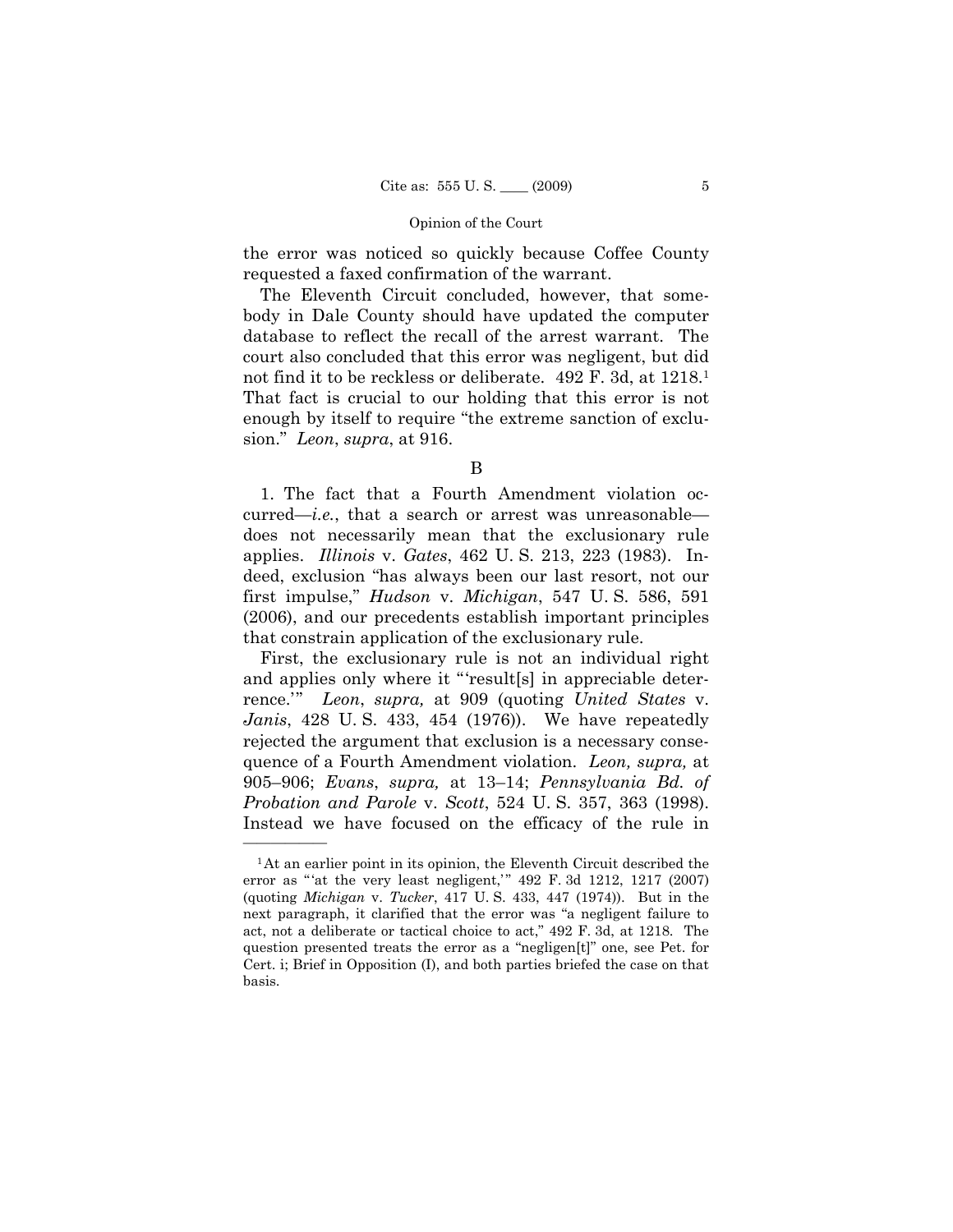deterring Fourth Amendment violations in the future. See *Calandra*, *supra*, at 347–355; *Stone* v. *Powell*, 428 U. S. 465, 486 (1976).2

In addition, the benefits of deterrence must outweigh the costs. *Leon*, *supra*, at 910. "We have never suggested that the exclusionary rule must apply in every circumstance in which it might provide marginal deterrence." *Scott*, *supra,* at 368. "[T]o the extent that application of the exclusionary rule could provide some incremental deterrent, that possible benefit must be weighed against [its] substantial social costs." *Illinois* v. *Krull*, 480 U. S. 340, 352–353 (1987) (internal quotation marks omitted). The principal cost of applying the rule is, of course, letting guilty and possibly dangerous defendants go free something that "offends basic concepts of the criminal justice system." *Leon*, *supra,* at 908. "[T]he rule's costly toll upon truth-seeking and law enforcement objectives presents a high obstacle for those urging [its] application." *Scott*, *supra,* at 364–365 (internal quotation marks omitted); see also *United States* v. *Havens*, 446 U. S. 620, 626– 627 (1980); *United States* v. *Payner*, 447 U. S. 727, 734 (1980).

These principles are reflected in the holding of *Leon*: When police act under a warrant that is invalid for lack of probable cause, the exclusionary rule does not apply if the police acted "in objectively reasonable reliance" on the subsequently invalidated search warrant. 468 U. S., at 922. We (perhaps confusingly) called this objectively

<sup>2</sup> JUSTICE GINSBURG's dissent champions what she describes as " 'a more majestic conception' of . . . the exclusionary rule," *post*, at 5 (quoting *Arizona* v. *Evans*, 514 U. S. 1, 18 (1995) (STEVENS, J., dissenting)), which would exclude evidence even where deterrence does not justify doing so. Majestic or not, our cases reject this conception, see, *e.g*., *United States* v. *Leon*, 468 U. S. 897, 921, n. 22 (1984), and perhaps for this reason, her dissent relies almost exclusively on previous dissents to support its analysis.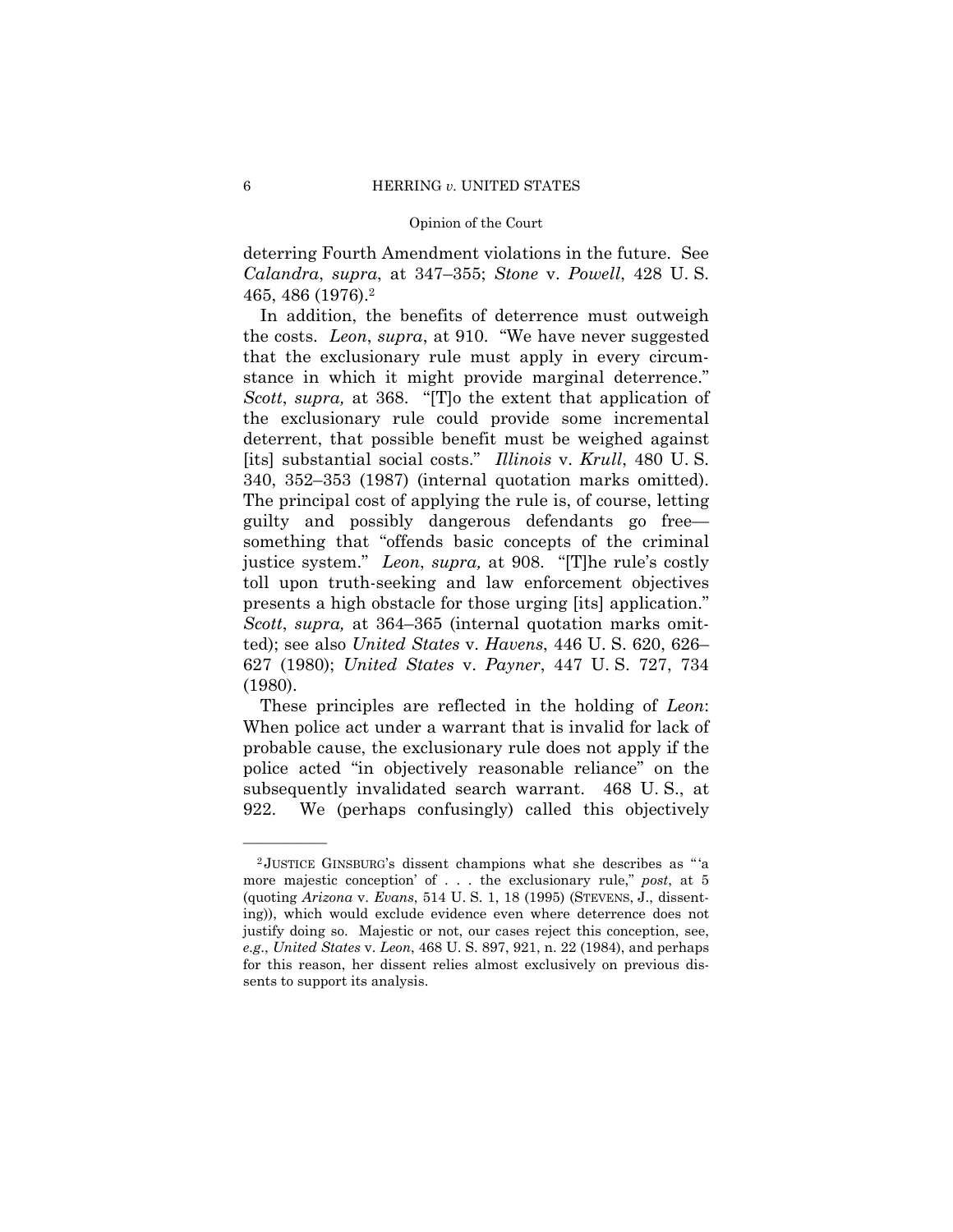reasonable reliance "good faith." *Ibid.*, n. 23. In a companion case, *Massachusetts* v. *Sheppard*, 468 U. S. 981 (1984), we held that the exclusionary rule did not apply when a warrant was invalid because a judge forgot to make "clerical corrections" to it. *Id.,* at 991.

Shortly thereafter we extended these holdings to warrantless administrative searches performed in good-faith reliance on a statute later declared unconstitutional. *Krull*, *supra*, at 349–350. Finally, in *Evans*, 514 U. S. 1, we applied this good-faith rule to police who reasonably relied on mistaken information in a court's database that an arrest warrant was outstanding. We held that a mistake made by a judicial employee could not give rise to exclusion for three reasons: The exclusionary rule was crafted to curb police rather than judicial misconduct; court employees were unlikely to try to subvert the Fourth Amendment; and "most important, there [was] no basis for believing that application of the exclusionary rule in [those] circumstances" would have any significant effect in deterring the errors. *Id.,* at 15. *Evans* left unresolved "whether the evidence should be suppressed if police personnel were responsible for the error,"3 an issue not argued by the State in that case, *id.,* at 16, n. 5, but one that we now confront.

2. The extent to which the exclusionary rule is justified by these deterrence principles varies with the culpability of the law enforcement conduct. As we said in *Leon*, "an

<sup>3</sup>We thus reject JUSTICE BREYER's suggestion that *Evans* was entirely "premised on a distinction between judicial errors and police errors," *post*, at 1 (dissenting opinion). Were that the only rationale for our decision, there would have been no reason for us expressly and carefully to leave police error unresolved. In addition, to the extent *Evans*  is viewed as presaging a particular result here, it is noteworthy that the dissent's view in that case was that the distinction JUSTICE BREYER regards as determinative was instead "artificial." 514 U. S., at 29 (GINSBURG, J., dissenting).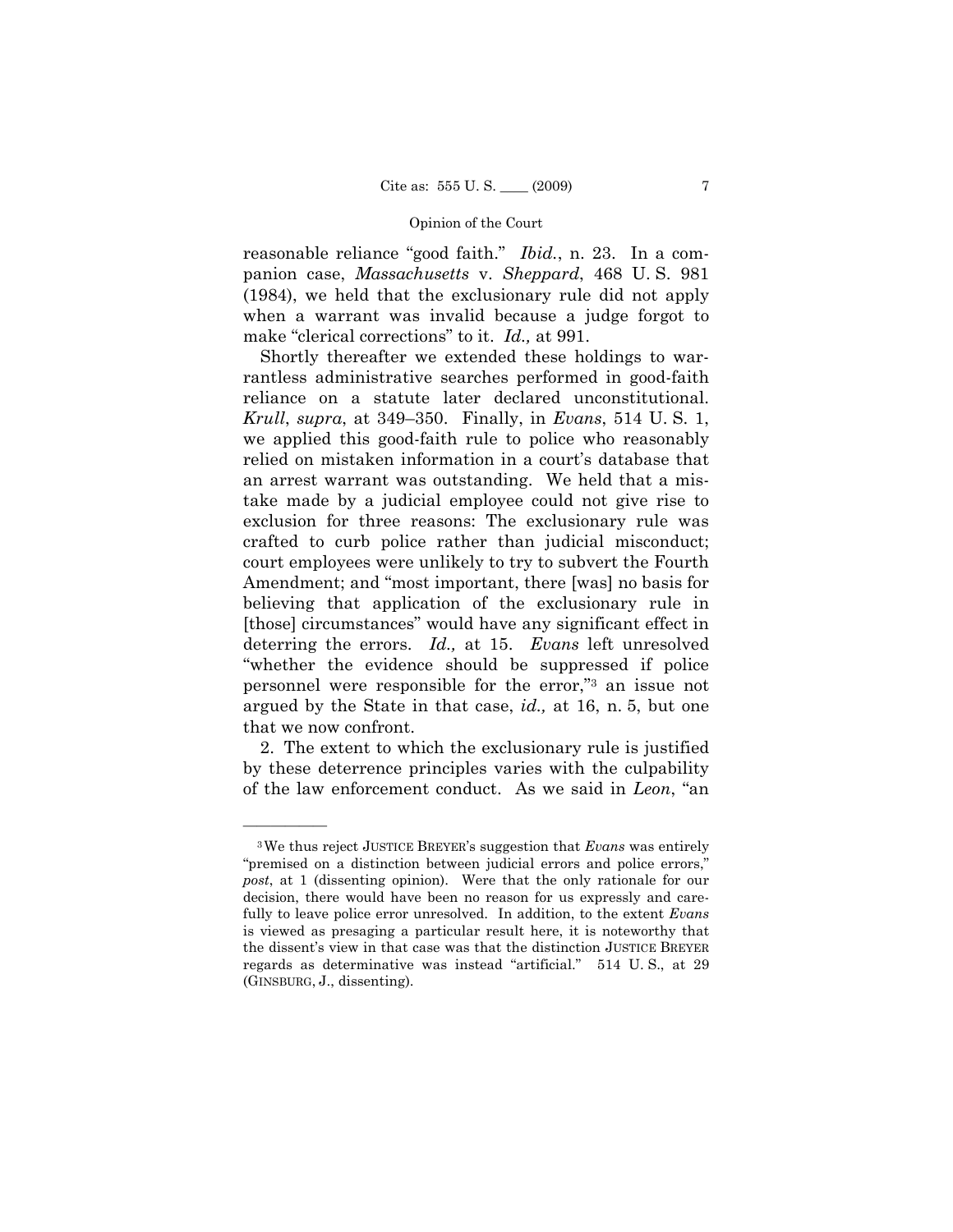assessment of the flagrancy of the police misconduct constitutes an important step in the calculus" of applying the exclusionary rule. 468 U. S., at 911. Similarly, in *Krull*  we elaborated that "evidence should be suppressed 'only if it can be said that the law enforcement officer had knowledge, or may properly be charged with knowledge, that the search was unconstitutional under the Fourth Amendment.'" 480 U. S., at 348–349 (quoting *United States* v. *Peltier*, 422 U. S. 531, 542 (1975)).

Anticipating the good-faith exception to the exclusionary rule, Judge Friendly wrote that "[t]he beneficent aim of the exclusionary rule to deter police misconduct can be sufficiently accomplished by a practice . . . outlawing evidence obtained by flagrant or deliberate violation of rights." The Bill of Rights as a Code of Criminal Procedure, 53 Calif. L. Rev. 929, 953 (1965) (footnotes omitted); see also *Brown* v. *Illinois*, 422 U. S. 590, 610–611 (1975) (Powell, J., concurring in part) ("[T]he deterrent value of the exclusionary rule is most likely to be effective" when "official conduct was flagrantly abusive of Fourth Amendment rights").

Indeed, the abuses that gave rise to the exclusionary rule featured intentional conduct that was patently unconstitutional. In *Weeks,* 232 U. S. 383, a foundational exclusionary rule case, the officers had broken into the defendant's home (using a key shown to them by a neighbor), confiscated incriminating papers, then returned again with a U. S. Marshal to confiscate even more. *Id*., at 386. Not only did they have no search warrant, which the Court held was required, but they could not have gotten one had they tried. They were so lacking in sworn and particularized information that "not even an order of court would have justified such procedure." *Id*., at 393–394. *Silverthorne Lumber Co.* v. *United States*, 251 U. S. 385 (1920), on which petitioner repeatedly relies, was similar; federal officials "without a shadow of authority" went to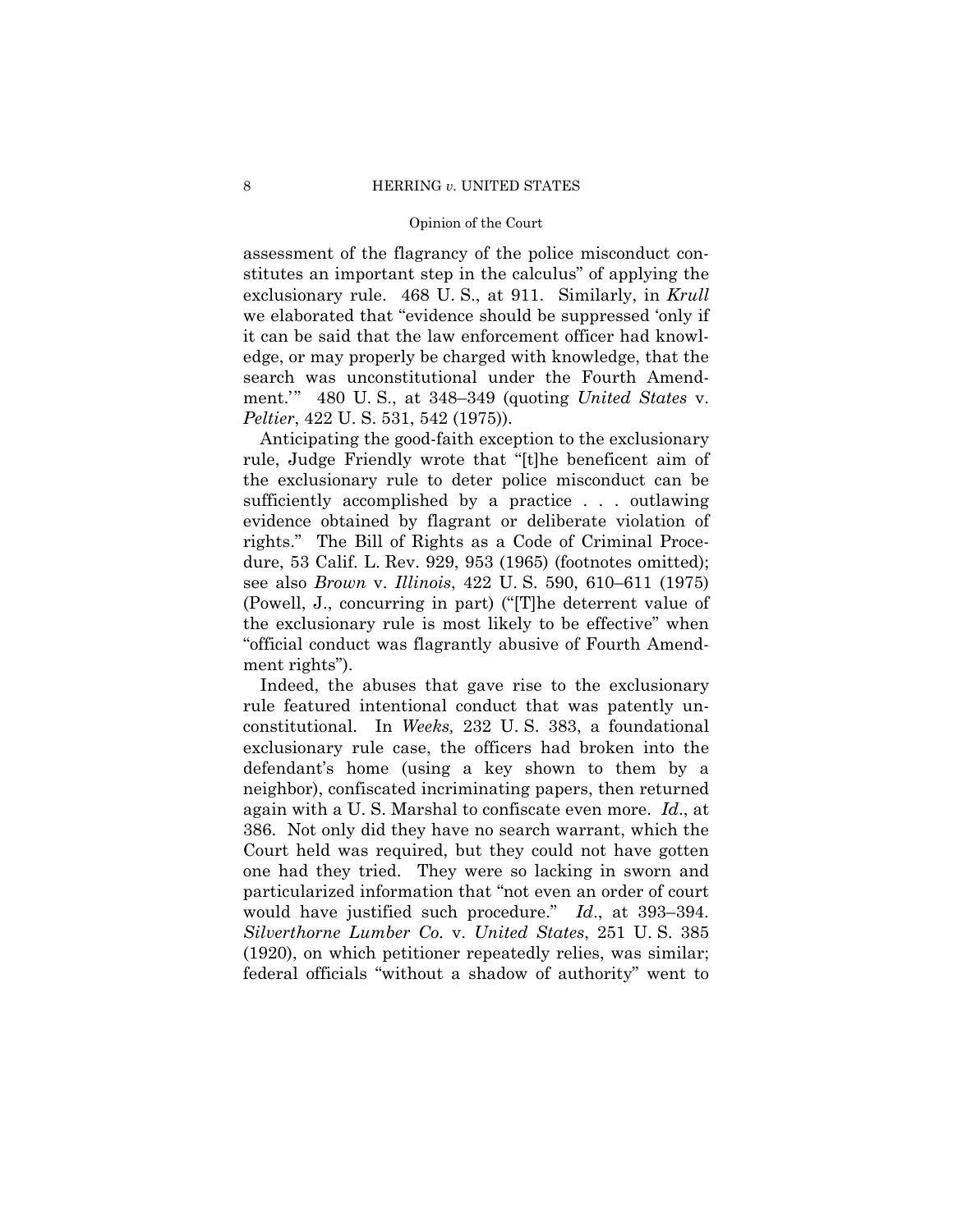the defendants' office and "made a clean sweep" of every paper they could find. *Id.*, at 390. Even the Government seemed to acknowledge that the "seizure was an outrage." *Id.,* at 391.

Equally flagrant conduct was at issue in *Mapp* v. *Ohio*, 367 U. S. 643 (1961), which overruled *Wolf* v. *Colorado*, 338 U. S. 25 (1949), and extended the exclusionary rule to the States. Officers forced open a door to Ms. Mapp's house, kept her lawyer from entering, brandished what the court concluded was a false warrant, then forced her into handcuffs and canvassed the house for obscenity. 367 U. S., at 644–645. See Friendly, *supra*, at 953, and n. 127 ("[T]he situation in *Mapp*" featured a "flagrant or deliberate violation of rights"). An error that arises from nonrecurring and attenuated negligence is thus far removed from the core concerns that led us to adopt the rule in the first place. And in fact since *Leon*, we have never applied the rule to exclude evidence obtained in violation of the Fourth Amendment, where the police conduct was no more intentional or culpable than this.

3. To trigger the exclusionary rule, police conduct must be sufficiently deliberate that exclusion can meaningfully deter it, and sufficiently culpable that such deterrence is worth the price paid by the justice system. As laid out in our cases, the exclusionary rule serves to deter deliberate, reckless, or grossly negligent conduct, or in some circumstances recurring or systemic negligence. The error in this case does not rise to that level.4

Our decision in *Franks* v. *Delaware*, 438 U. S. 154

<sup>4</sup>We do not quarrel with JUSTICE GINSBURG's claim that "liability for negligence . . . creates an incentive to act with greater care," *post,* at 7, and we do not suggest that the exclusion of this evidence could have *no*  deterrent effect. But our cases require any deterrence to "be weighed against the 'substantial social costs exacted by the exclusionary rule," *Illinois* v. *Krull*, 480 U. S. 340, 352–353 (1987) (quoting *Leon*, 468 U. S., at 907), and here exclusion is not worth the cost.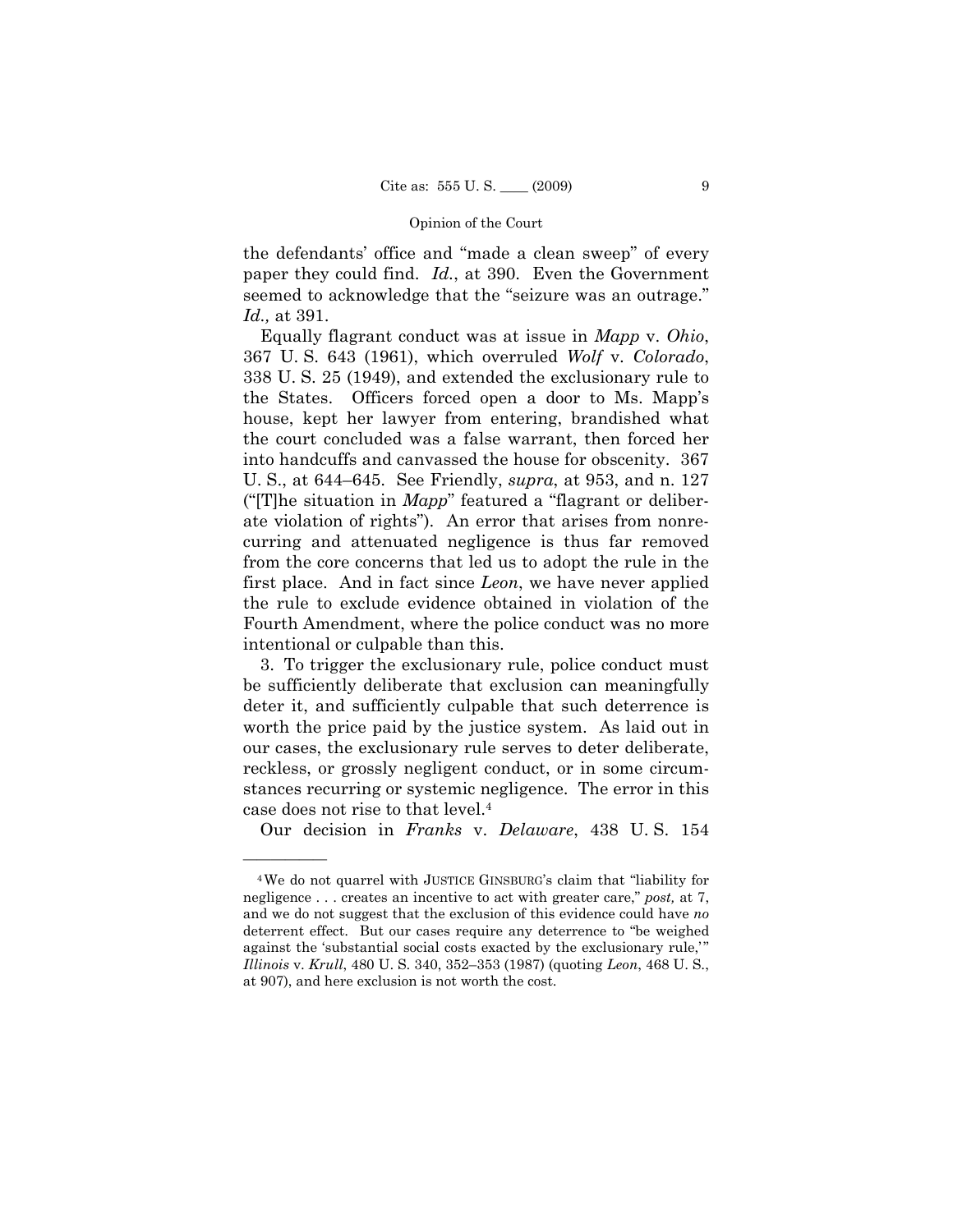(1978), provides an analogy. Cf. *Leon*, *supra*, at 914. In *Franks*, we held that police negligence in obtaining a warrant did not even rise to the level of a Fourth Amendment violation, let alone meet the more stringent test for triggering the exclusionary rule. We held that the Constitution allowed defendants, in some circumstances, "to challenge the truthfulness of factual statements made in an affidavit supporting the warrant," even after the warrant had issued. 438 U. S., at 155–156. If those false statements were necessary to the Magistrate Judge's probable-cause determination, the warrant would be "voided." *Ibid.* But we did not find all false statements relevant: "There must be allegations of deliberate falsehood or of reckless disregard for the truth," and "[a]llegations of negligence or innocent mistake are insufficient." *Id*., at 171.

Both this case and *Franks* concern false information provided by police. Under *Franks*, negligent police miscommunications in the course of acquiring a warrant do not provide a basis to rescind a warrant and render a search or arrest invalid. Here, the miscommunications occurred in a different context—after the warrant had been issued and recalled—but that fact should not require excluding the evidence obtained.

The pertinent analysis of deterrence and culpability is objective, not an "inquiry into the subjective awareness of arresting officers," Reply Brief for Petitioner 4–5. See also *post*, at 10, n. 7 (GINSBURG, J., dissenting). We have already held that "our good-faith inquiry is confined to the objectively ascertainable question whether a reasonably well trained officer would have known that the search was illegal" in light of "all of the circumstances." *Leon*, 468 U. S., at 922, n. 23. These circumstances frequently include a particular officer's knowledge and experience, but that does not make the test any more subjective than the one for probable cause, which looks to an officer's knowl-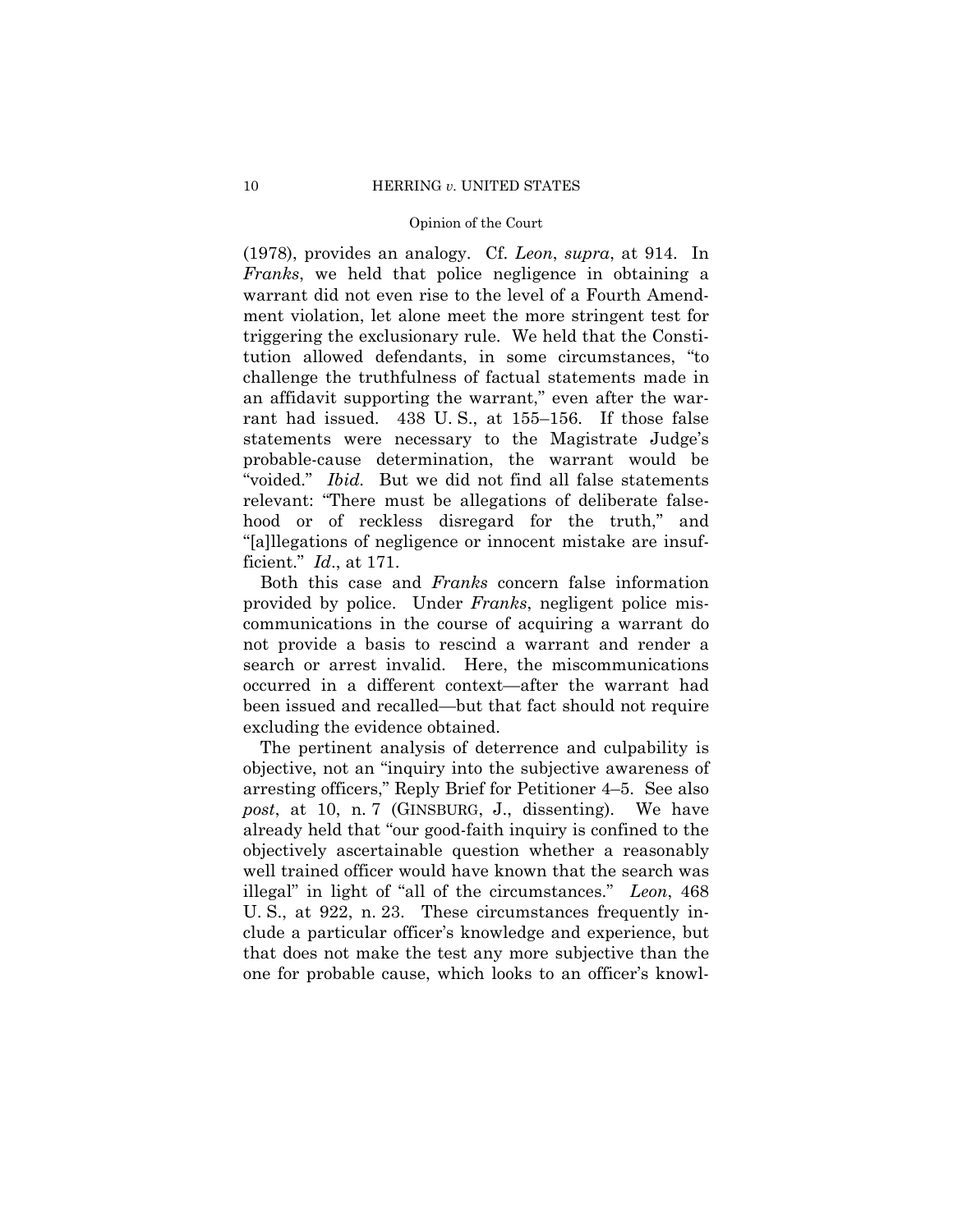edge and experience, *Ornelas* v. *United States*, 517 U. S. 690, 699–700 (1996), but not his subjective intent, *Whren*  v. *United States*, 517 U. S. 806, 812–813 (1996).

4. We do not suggest that all recordkeeping errors by the police are immune from the exclusionary rule. In this case, however, the conduct at issue was not so objectively culpable as to require exclusion. In *Leon* we held that "the marginal or nonexistent benefits produced by suppressing evidence obtained in objectively reasonable reliance on a subsequently invalidated search warrant cannot justify the substantial costs of exclusion." 468 U. S., at 922. The same is true when evidence is obtained in objectively reasonable reliance on a subsequently recalled warrant.

If the police have been shown to be reckless in maintaining a warrant system, or to have knowingly made false entries to lay the groundwork for future false arrests, exclusion would certainly be justified under our cases should such misconduct cause a Fourth Amendment violation. We said as much in *Leon*, explaining that an officer could not "obtain a warrant on the basis of a 'bare bones' affidavit and then rely on colleagues who are ignorant of the circumstances under which the warrant was obtained to conduct the search." *Id.*, at 923, n. 24 (citing *Whiteley* v. *Warden, Wyo. State Penitentiary*, 401 U. S. 560, 568 (1971)). Petitioner's fears that our decision will cause police departments to deliberately keep their officers ignorant, Brief for Petitioner 37–39, are thus unfounded.

The dissent also adverts to the possible unreliability of a number of databases not relevant to this case. *Post*, at 8– 9. In a case where systemic errors were demonstrated, it might be reckless for officers to rely on an unreliable warrant system. See *Evans*, 514 U. S., at 17 (O'Connor, J., concurring) ("Surely it would *not* be reasonable for the police to rely . . . on a recordkeeping system . . . that *routinely* leads to false arrests" (second emphasis added)); *Hudson*, 547 U. S., at 604 (KENNEDY, J., concurring) ("If a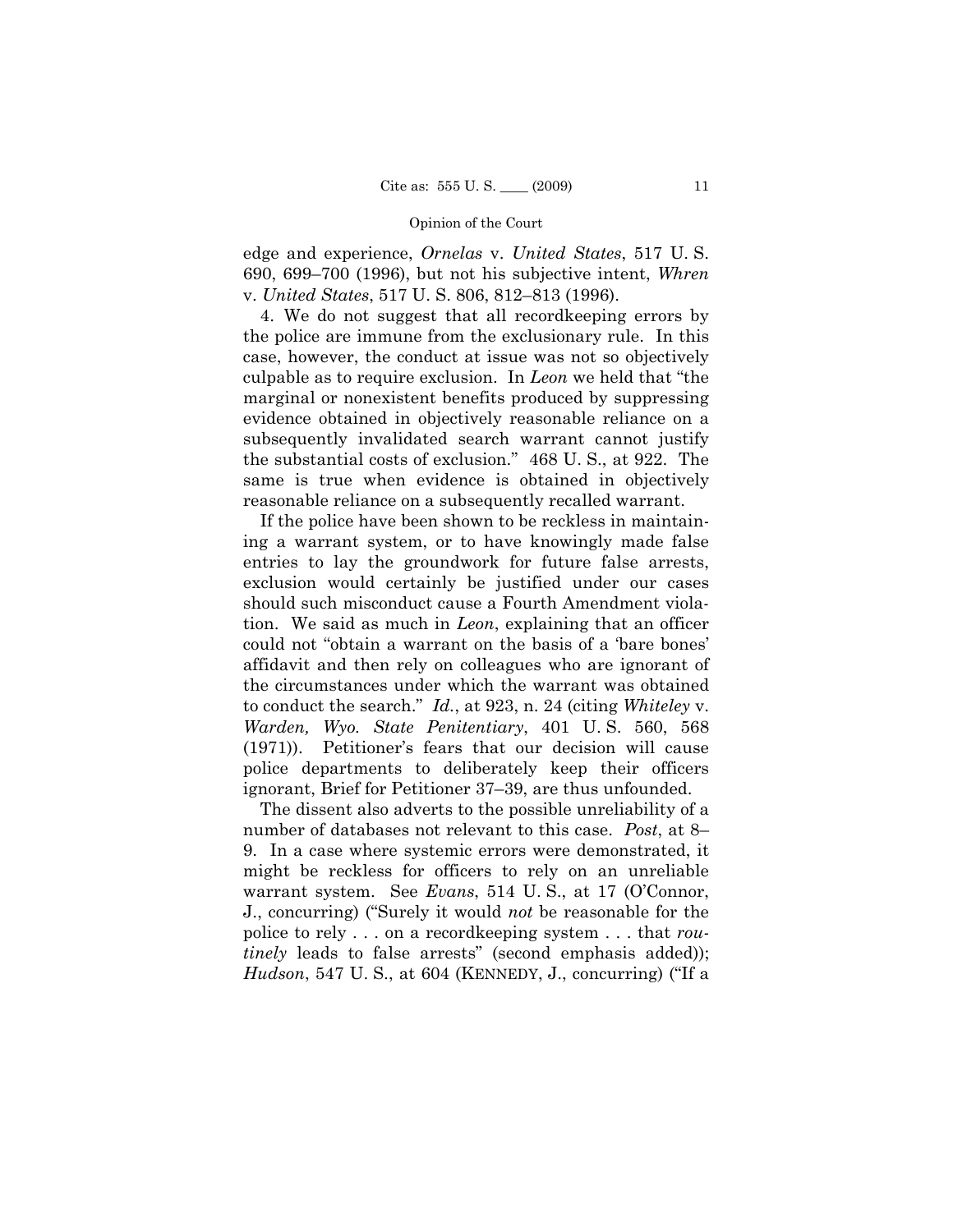*widespread pattern* of violations were shown . . . there would be reason for grave concern" (emphasis added)). But there is no evidence that errors in Dale County's system are routine or widespread. Officer Anderson testified that he had never had reason to question information about a Dale County warrant, App. 27, and both Sandy Pope and Sharon Morgan testified that they could remember no similar miscommunication ever happening on their watch, *id*., at 33, 61–62. That is even less error than in the database at issue in *Evans*, where we also found reliance on the database to be objectively reasonable. 514 U. S., at 15 (similar error "every three or four years"). Because no such showings were made here, see 451 F. Supp. 2d, at 1292,<sup>5</sup> the Eleventh Circuit was correct to affirm the denial of the motion to suppress.

\* \* \*

Petitioner's claim that police negligence automatically triggers suppression cannot be squared with the principles underlying the exclusionary rule, as they have been explained in our cases. In light of our repeated holdings that the deterrent effect of suppression must be substantial and outweigh any harm to the justice system, *e.g*., *Leon*, 468 U. S., at 909–910, we conclude that when police mistakes are the result of negligence such as that described here, rather than systemic error or reckless disregard of

<sup>5</sup> JUSTICE GINSBURG notes that at an earlier suppression hearing Morgan testified—apparently in confusion—that there had been miscommunications "[s]everal times." *Post*, at 3, n. 2 (quoting App. to Pet. for Cert. 17a). When she later realized that she had misspoken, Morgan emphatically corrected the record. App. 61–62. Noting this, the District Court found that "Morgan's 'several times' statement is confusing and essentially unhelpful," and concluded that there was "no credible evidence of routine problems with disposing of recalled warrants." 451 F. Supp. 2d, at 1292. This factual determination, supported by the record and credited by the Court of Appeals, see 492 F. 3d, at 1219, is of course entitled to deference.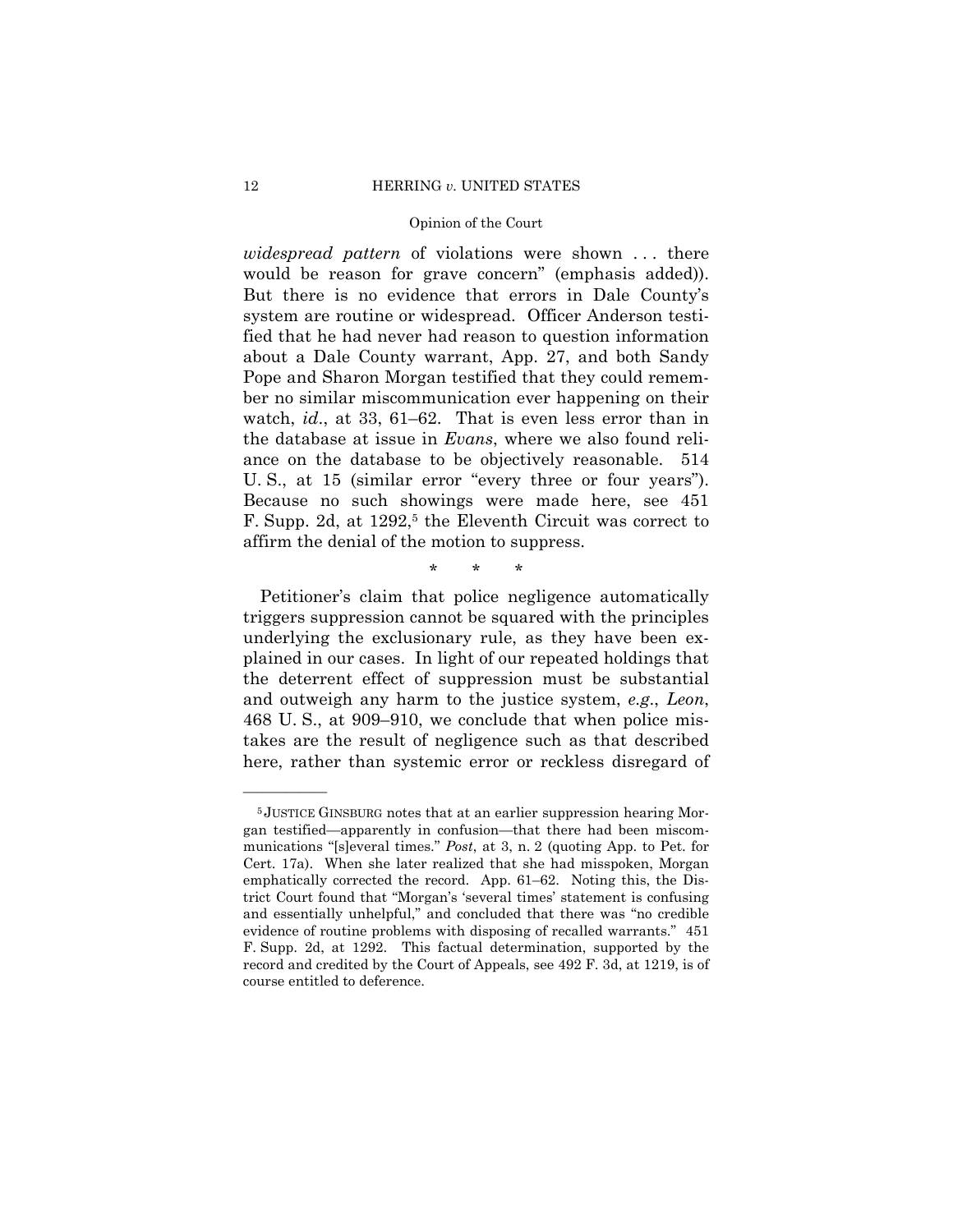constitutional requirements, any marginal deterrence does not "pay its way." *Id.,* at 907–908, n. 6 (internal quotation marks omitted). In such a case, the criminal should not "go free because the constable has blundered." *People* v. *Defore*, 242 N. Y. 13, 21, 150 N. E. 585, 587 (1926) (opinion of the Court by Cardozo, J.).

The judgment of the Court of Appeals for the Eleventh Circuit is affirmed.

*It is so ordered.*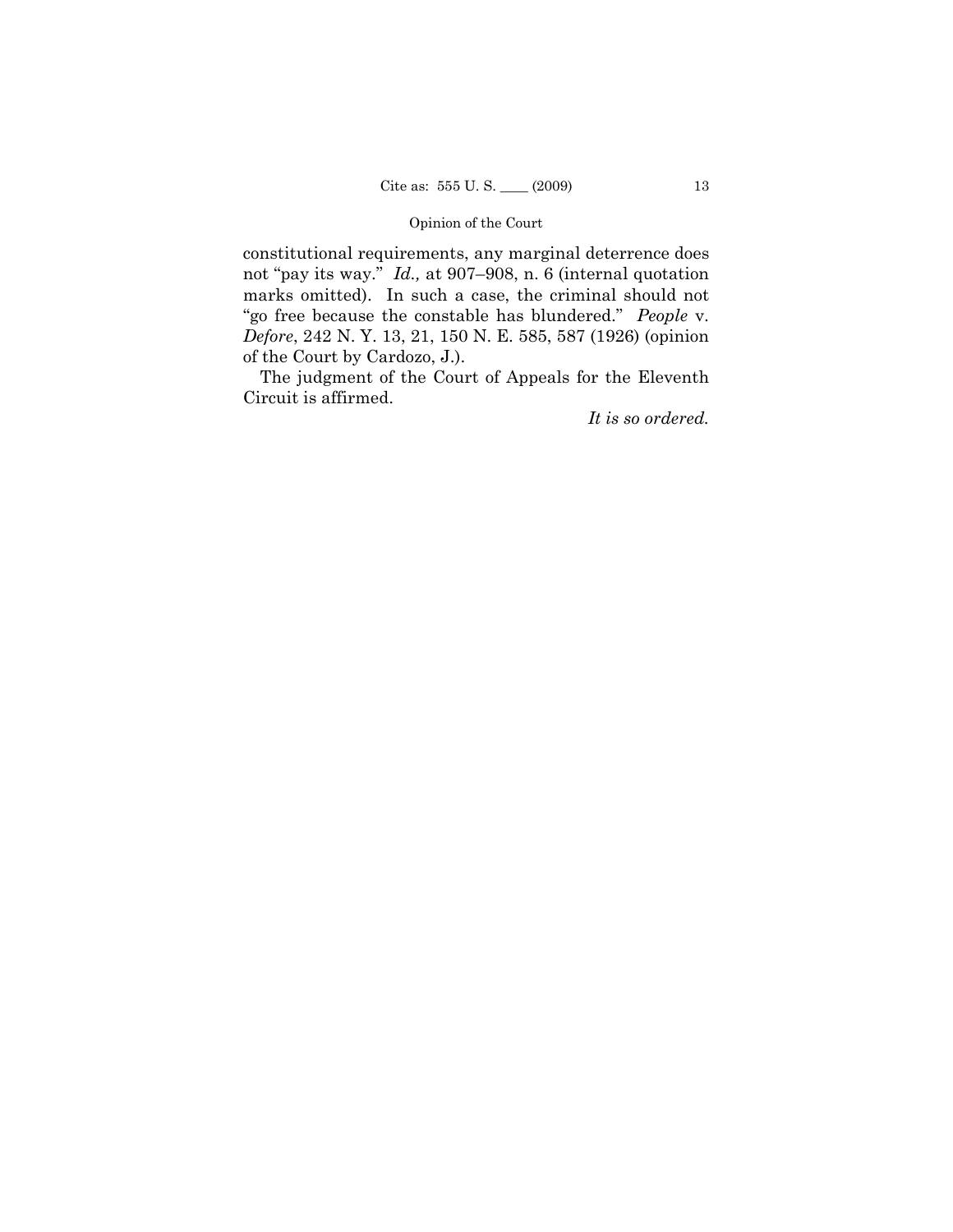### $\frac{1}{2}$  ,  $\frac{1}{2}$  ,  $\frac{1}{2}$  ,  $\frac{1}{2}$  ,  $\frac{1}{2}$  ,  $\frac{1}{2}$  ,  $\frac{1}{2}$ **SUPREME COURT OF THE UNITED STATES**

### $\frac{1}{2}$  ,  $\frac{1}{2}$  ,  $\frac{1}{2}$  ,  $\frac{1}{2}$  ,  $\frac{1}{2}$  ,  $\frac{1}{2}$ No. 07–513

# BENNIE DEAN HERRING, PETITIONER *v.* UNITED **STATES**

### ON WRIT OF CERTIORARI TO THE UNITED STATES COURT OF APPEALS FOR THE ELEVENTH CIRCUIT

[January 14, 2009]

JUSTICE GINSBURG, with whom JUSTICE STEVENS, JUSTICE SOUTER, and JUSTICE BREYER join, dissenting.

Petitioner Bennie Dean Herring was arrested, and subjected to a search incident to his arrest, although no warrant was outstanding against him, and the police lacked probable cause to believe he was engaged in criminal activity. The arrest and ensuing search therefore violated Herring's Fourth Amendment right "to be secure . . . against unreasonable searches and seizures." The Court of Appeals so determined, and the Government does not contend otherwise. The exclusionary rule provides redress for Fourth Amendment violations by placing the government in the position it would have been in had there been no unconstitutional arrest and search. The rule thus strongly encourages police compliance with the Fourth Amendment in the future. The Court, however, holds the rule inapplicable because careless recordkeeping by the police—not flagrant or deliberate misconduct accounts for Herring's arrest.

I would not so constrict the domain of the exclusionary rule and would hold the rule dispositive of this case: "[I]f courts are to have any power to discourage [police] error of [the kind here at issue], it must be through the application of the exclusionary rule." *Arizona* v. *Evans*, 514 U. S. 1, 22–23 (1995) (STEVENS, J., dissenting). The unlawful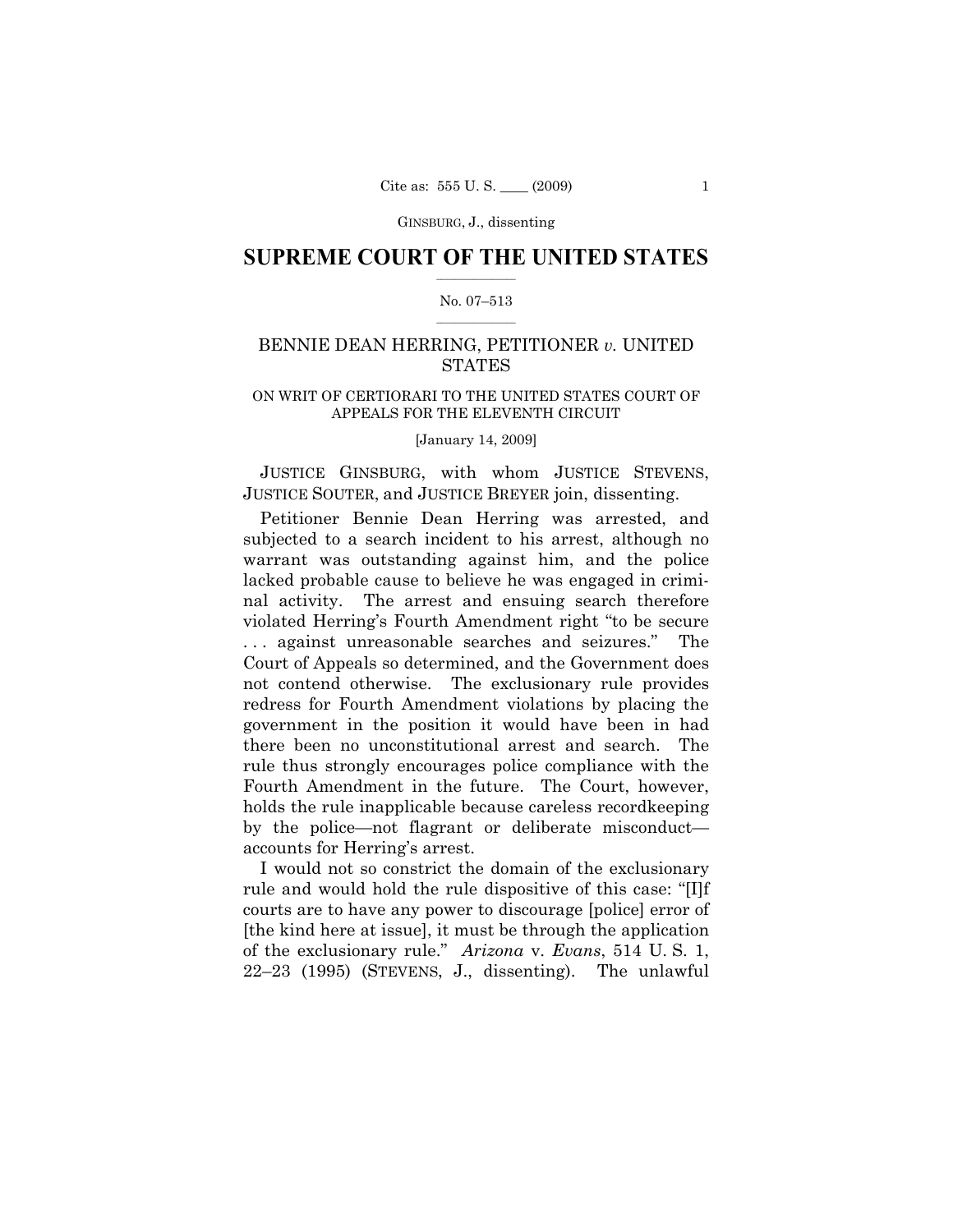search in this case was contested in court because the police found methamphetamine in Herring's pocket and a pistol in his truck. But the "most serious impact" of the Court's holding will be on innocent persons "wrongfully arrested based on erroneous information [carelessly maintained] in a computer data base." *Id.*, at 22.

I

A warrant for Herring's arrest was recalled in February 2004, apparently because it had been issued in error. See Brief for Petitioner 3, n. 1 (citing App. 63). The warrant database for the Dale County Sheriff's Department, however, does not automatically update to reflect such changes. App. 39–40, 43, 45. A member of the Dale County Sheriff's Department—whom the parties have not identified—returned the hard copy of the warrant to the County Circuit Clerk's office, but did not correct the Department's database to show that the warrant had been recalled. *Id.*, at 60. The erroneous entry for the warrant remained in the database, undetected, for five months.

On a July afternoon in 2004, Herring came to the Coffee County Sheriff's Department to retrieve his belongings from a vehicle impounded in the Department's lot. *Id.*, at 17. Investigator Mark Anderson, who was at the Department that day, knew Herring from prior interactions: Herring had told the district attorney, among others, of his suspicion that Anderson had been involved in the killing of a local teenager, and Anderson had pursued Herring to get him to drop the accusations. *Id.*, at 63–64. Informed that Herring was in the impoundment lot, Anderson asked the Coffee County warrant clerk whether there was an outstanding warrant for Herring's arrest. *Id.*, at 18. The clerk, Sandy Pope, found no warrant. *Id.*, at 19.

Anderson then asked Pope to call the neighboring Dale County Sheriff's Department to inquire whether a warrant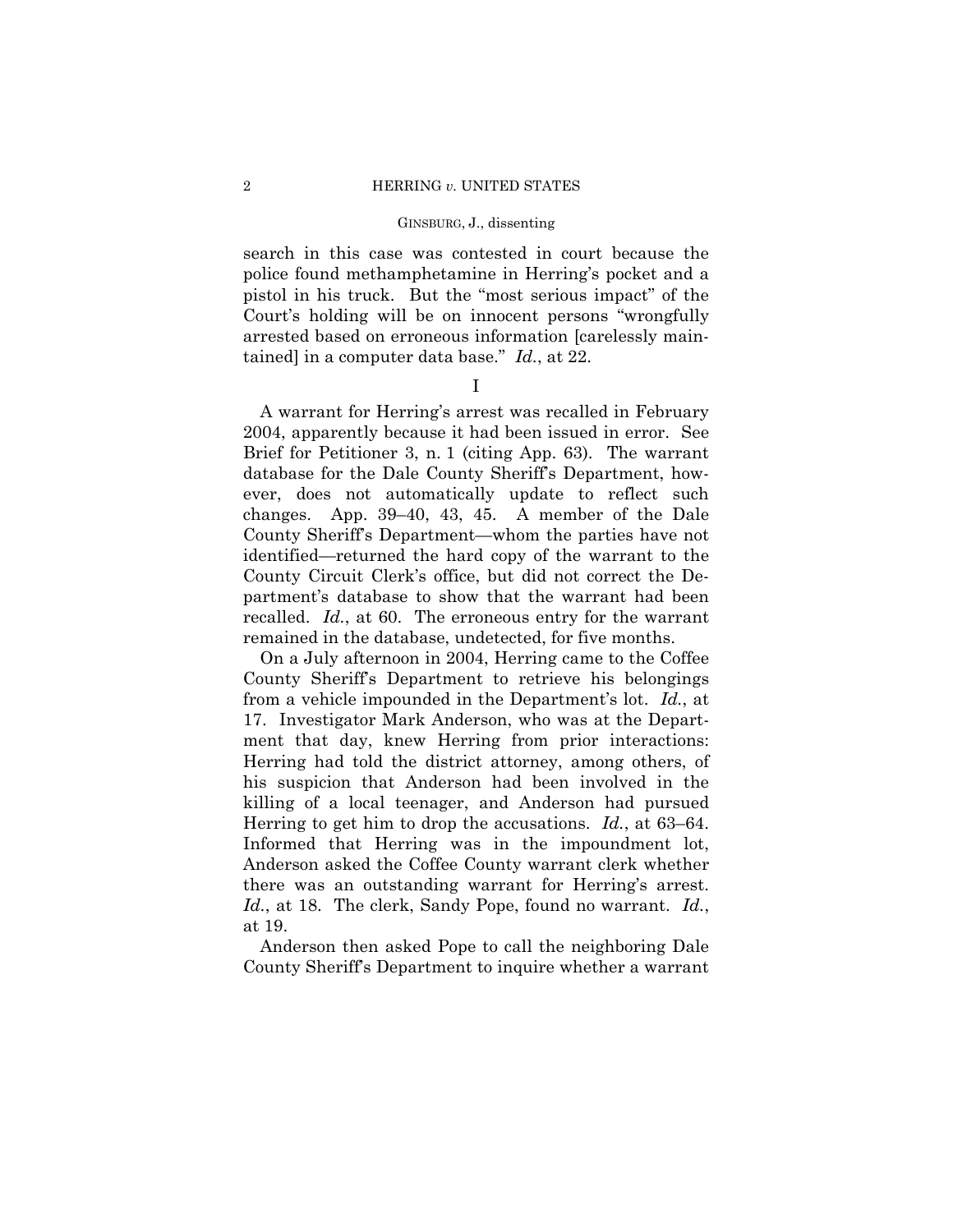to arrest Herring was outstanding there. Upon receiving Pope's phone call, Sharon Morgan, the warrant clerk for the Dale County Department, checked her computer database. As just recounted, that Department's database preserved an error. Morgan's check therefore showed incorrectly—an active warrant for Herring's arrest. *Id.*, at 41. Morgan gave the misinformation to Pope, *ibid*., who relayed it to Investigator Anderson, *id.*, at 35. Armed with the report that a warrant existed, Anderson promptly arrested Herring and performed an incident search minutes before detection of the error.

The Court of Appeals concluded, and the Government does not contest, that the "failure to bring the [Dale County Sheriff's Department] records up to date [was] 'at the very least negligent.'" 492 F. 3d 1212, 1217 (CA11 2007) (quoting *Michigan* v. *Tucker*, 417 U. S. 433, 447 (1974)). And it is uncontested here that Herring's arrest violated his Fourth Amendment rights. The sole question presented, therefore, is whether evidence the police obtained through the unlawful search should have been suppressed.1 The Court holds that suppression was unwarranted because the exclusionary rule's "core concerns" are not raised by an isolated, negligent recordkeeping error attenuated from the arrest. *Ante*, at 9, 12.2 In my view, the Court's opinion underestimates the need for a forceful exclusionary rule and the gravity of recordkeeping

<sup>1</sup>That the recordkeeping error occurred in Dale County rather than Coffee County is inconsequential in the suppression analysis. As the Court notes, "we must consider the actions of all the police officers involved." *Ante*, at 4. See also *United States* v. *Leon*, 468 U. S. 897, 923, n. 24 (1984).<br><sup>2</sup> It is not altogether clear how "isolated" the error was in this case.

When the Dale County Sheriff's Department warrant clerk was first asked: "[H]ow many times have you had or has Dale County had problems, any problems with communicating about warrants," she responded: "Several times." App. to Pet. for Cert. 17a (internal quotation marks omitted).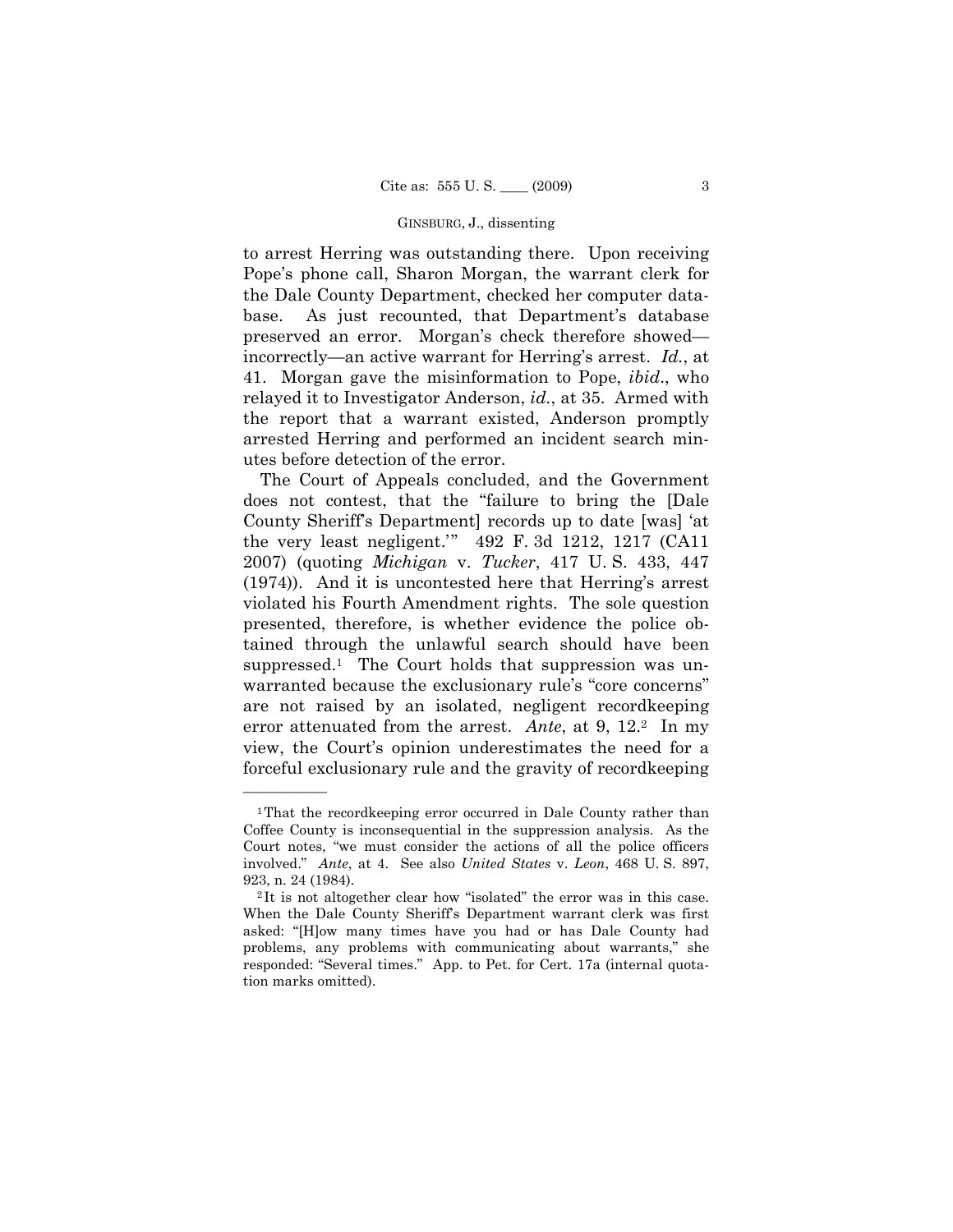errors in law enforcement.

### II A

The Court states that the exclusionary rule is not a defendant's right, *ante*, at 5; rather, it is simply a remedy applicable only when suppression would result in appreciable deterrence that outweighs the cost to the justice system, *ante*, at 12. See also *ante*, at 9 ("[T]he exclusionary rule serves to deter deliberate, reckless, or grossly negligent conduct, or in some circumstances recurring or systemic negligence.").

The Court's discussion invokes a view of the exclusionary rule famously held by renowned jurists Henry J. Friendly and Benjamin Nathan Cardozo. Over 80 years ago, Cardozo, then seated on the New York Court of Appeals, commented critically on the federal exclusionary rule, which had not yet been applied to the States. He suggested that in at least some cases the rule exacted too high a price from the criminal justice system. See *People*  v. *Defore*, 242 N. Y. 13, 24–25, 150 N. E. 585, 588–589 (1926). In words often quoted, Cardozo questioned whether the criminal should "go free because the constable has blundered." *Id.*, at 21, 150 N. E., at 587.

Judge Friendly later elaborated on Cardozo's query. "The sole reason for exclusion," Friendly wrote, "is that experience has demonstrated this to be the only effective method for deterring the police from violating the Constitution." The Bill of Rights as a Code of Criminal Procedure, 53 Calif. L. Rev. 929, 951 (1965). He thought it excessive, in light of the rule's aim to deter police conduct, to require exclusion when the constable had merely "blundered"—when a police officer committed a technical error in an on-the-spot judgment, *id.,* at 952, or made a "slight and unintentional miscalculation," *id.*, at 953. As the Court recounts, Judge Friendly suggested that deterrence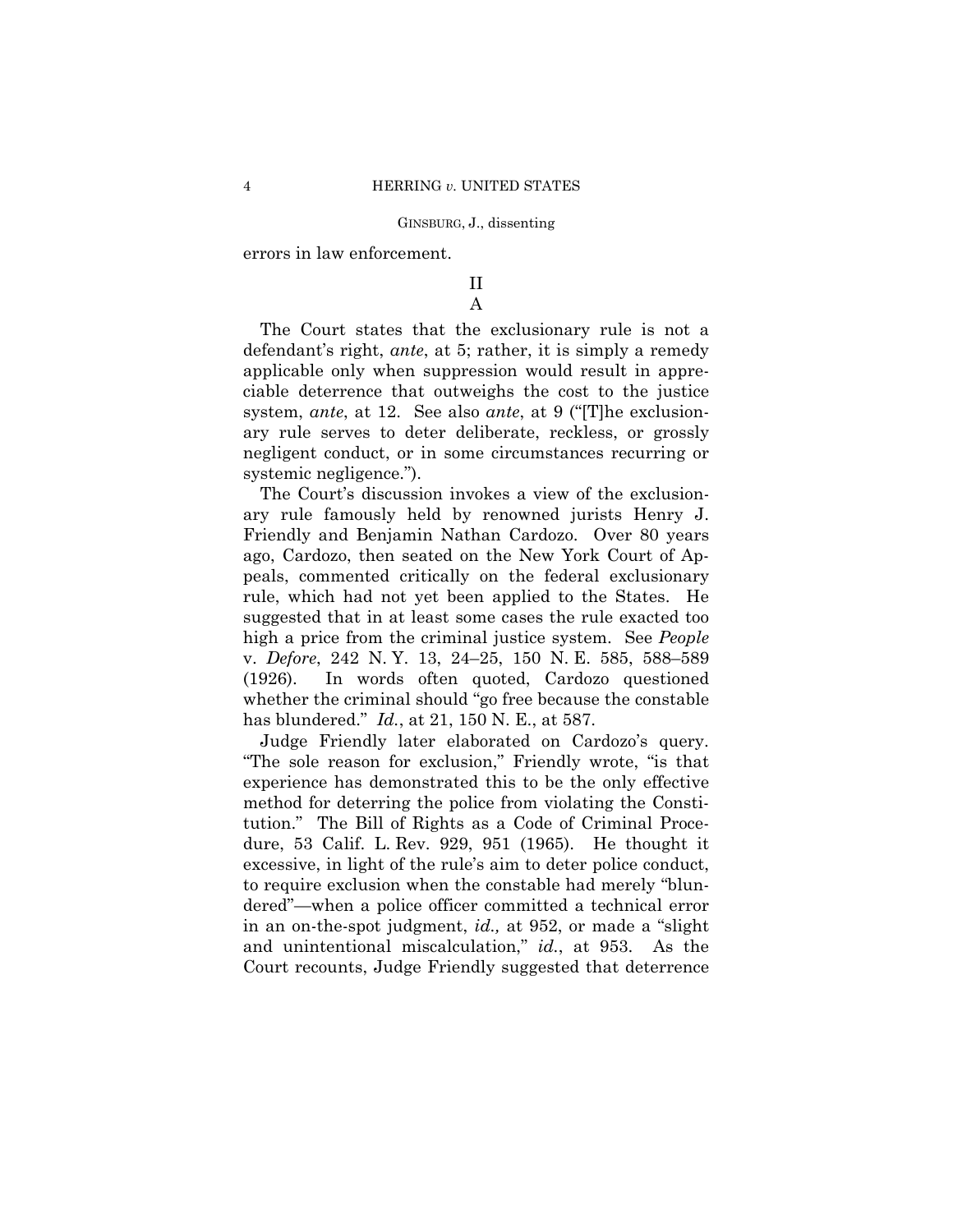of police improprieties could be "sufficiently accomplished" by confining the rule to "evidence obtained by flagrant or deliberate violation of rights." *Ibid.; ante*, at 8.

# B

Others have described "a more majestic conception" of the Fourth Amendment and its adjunct, the exclusionary rule. *Evans*, 514 U. S., at 18 (STEVENS, J., dissenting). Protective of the fundamental "right of the people to be secure in their persons, houses, papers, and effects," the Amendment "is a constraint on the power of the sovereign, not merely on some of its agents." *Ibid.* (internal quotation marks omitted); see Stewart, The Road to *Mapp* v. *Ohio* and Beyond: The Origins, Development and Future of the Exclusionary Rule in Search-and-Seizure Cases, 83 Colum. L. Rev. 1365 (1983). I share that vision of the Amendment.

The exclusionary rule is "a remedy necessary to ensure that" the Fourth Amendment's prohibitions "are observed in fact." *Id.*, at 1389; see Kamisar, Does (Did) (Should) The Exclusionary Rule Rest On A "Principled Basis" Rather Than An "Empirical Proposition"? 16 Creighton L. Rev. 565, 600 (1983). The rule's service as an essential auxiliary to the Amendment earlier inclined the Court to hold the two inseparable. See *Whiteley* v. *Warden, Wyo. State Penitentiary*, 401 U. S. 560, 568–569 (1971). Cf. *Olmstead* v. *United States*, 277 U. S. 438, 469–471 (1928) (Holmes, J., dissenting); *id.*, at 477–479, 483–485 (Brandeis, J., dissenting).

Beyond doubt, a main objective of the rule "is to deter to compel respect for the constitutional guaranty in the only effectively available way—by removing the incentive to disregard it." *Elkins* v. *United States*, 364 U. S. 206, 217 (1960). But the rule also serves other important purposes: It "enabl[es] the judiciary to avoid the taint of partnership in official lawlessness," and it "assur[es] the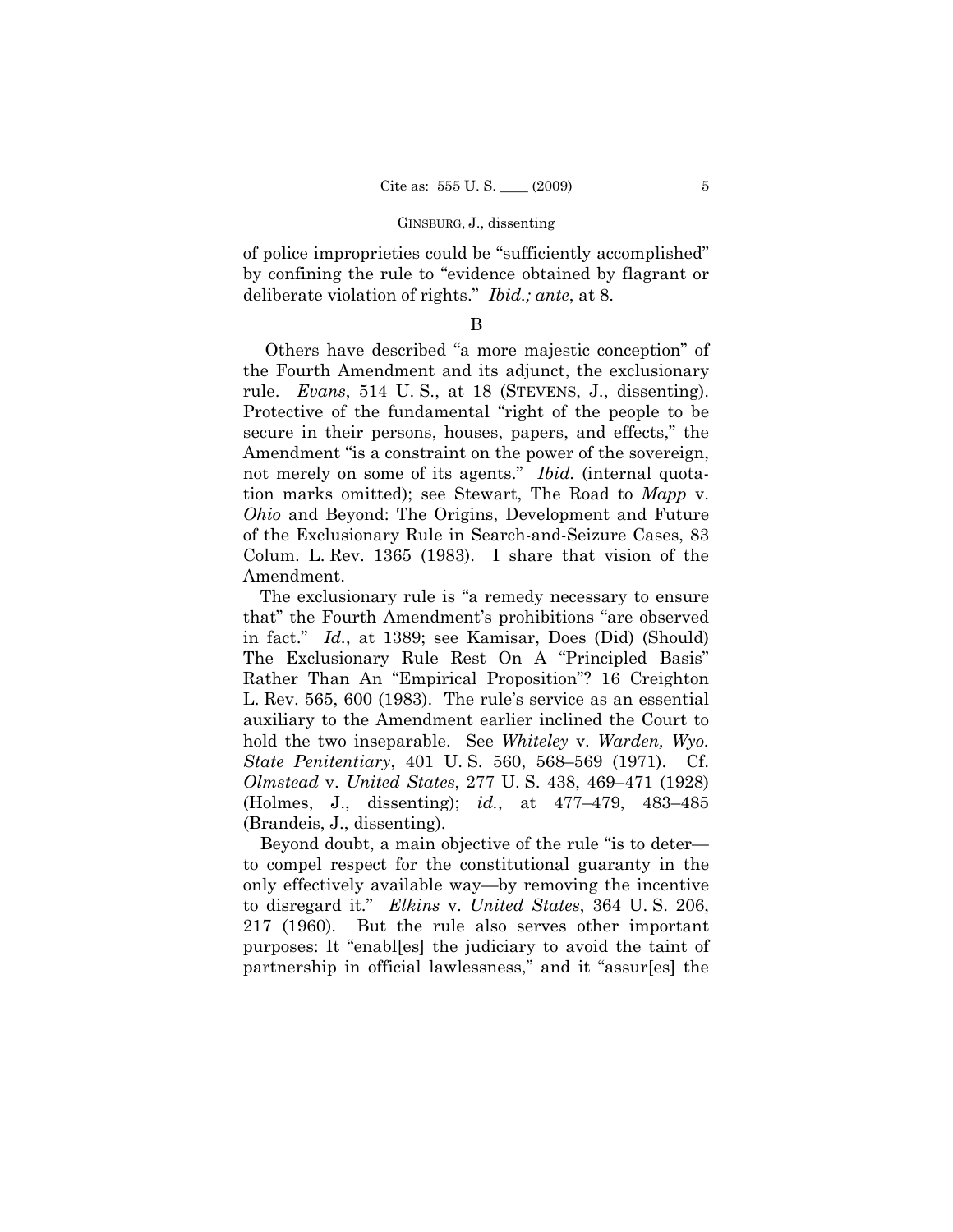people—all potential victims of unlawful government conduct—that the government would not profit from its lawless behavior, thus minimizing the risk of seriously undermining popular trust in government." *United States*  v. *Calandra*, 414 U. S. 338, 357 (1974) (Brennan, J., dissenting). See also *Terry* v. *Ohio*, 392 U. S. 1, 13 (1968) ("A rule admitting evidence in a criminal trial, we recognize, has the necessary effect of legitimizing the conduct which produced the evidence, while an application of the exclusionary rule withholds the constitutional imprimatur."); Kamisar, *supra*, at 604 (a principal reason for the exclusionary rule is that "the Court's aid should be denied 'in order to maintain respect for law [and] to preserve the judicial process from contamination'" (quoting *Olmstead*, 277 U. S., at 484 (Brandeis, J., dissenting)).

The exclusionary rule, it bears emphasis, is often the only remedy effective to redress a Fourth Amendment violation. See *Mapp* v. *Ohio*, 367 U. S. 643, 652 (1961) (noting "the obvious futility of relegating the Fourth Amendment to the protection of other remedies"); Amsterdam, Perspectives on the Fourth Amendment, 58 Minn. L. Rev. 349, 360 (1974) (describing the exclusionary rule as "the primary instrument for enforcing the [F]ourth [A]mendment"). Civil liability will not lie for "the vast majority of [F]ourth [A]mendment violations—the frequent infringements motivated by commendable zeal, not condemnable malice." Stewart, 83 Colum. L. Rev., at 1389. Criminal prosecutions or administrative sanctions against the offending officers and injunctive relief against widespread violations are an even farther cry. See *id.*, at 1386–1388.

### III

The Court maintains that Herring's case is one in which the exclusionary rule could have scant deterrent effect and therefore would not "pay its way." *Ante*, at 13 (internal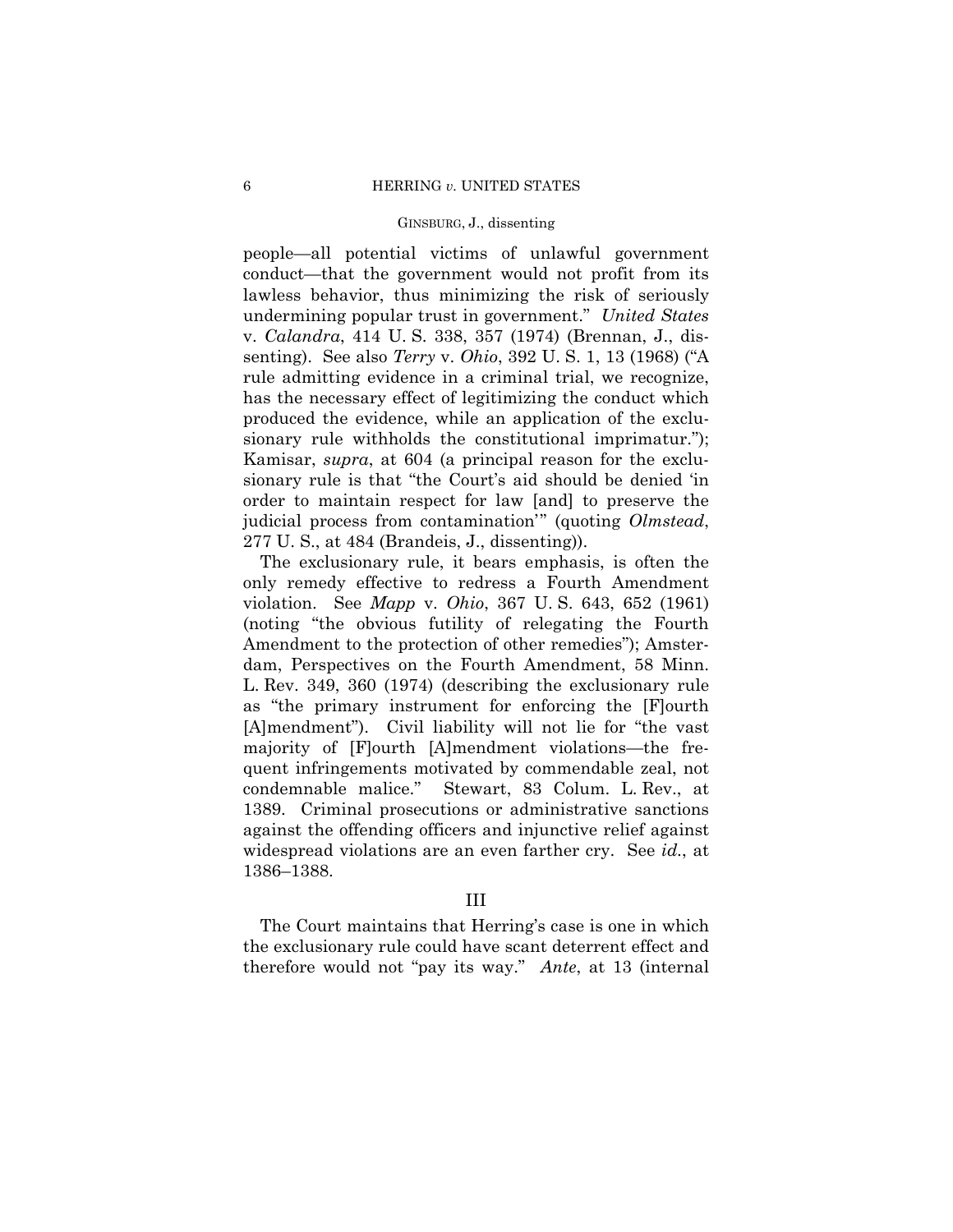quotation marks omitted). I disagree.

# A

The exclusionary rule, the Court suggests, is capable of only marginal deterrence when the misconduct at issue is merely careless, not intentional or reckless. See *ante*, at 9, 11. The suggestion runs counter to a foundational premise of tort law—that liability for negligence, *i.e.*, lack of due care, creates an incentive to act with greater care. The Government so acknowledges. See Brief for United States 21; cf. Reply Brief 12.

That the mistake here involved the failure to make a computer entry hardly means that application of the exclusionary rule would have minimal value. "Just as the risk of *respondeat superior* liability encourages employers to supervise . . . their employees' conduct [more carefully], so the risk of exclusion of evidence encourages policymakers and systems managers to monitor the performance of the systems they install and the personnel employed to operate those systems." *Evans*, 514 U. S., at 29, n. 5 (GINSBURG, J., dissenting).

Consider the potential impact of a decision applying the exclusionary rule in this case. As earlier observed, see *supra*, at 2, the record indicates that there is no electronic connection between the warrant database of the Dale County Sheriff's Department and that of the County Circuit Clerk's office, which is located in the basement of the same building. App. 39–40, 43, 45. When a warrant is recalled, one of the "many different people that have access to th[e] warrants," *id.*, at 60, must find the hard copy of the warrant in the "two or three different places" where the department houses warrants, *id.*, at 41, return it to the Clerk's office, and manually update the Department's database, see *id.*, at 60. The record reflects no routine practice of checking the database for accuracy, and the failure to remove the entry for Herring's warrant was not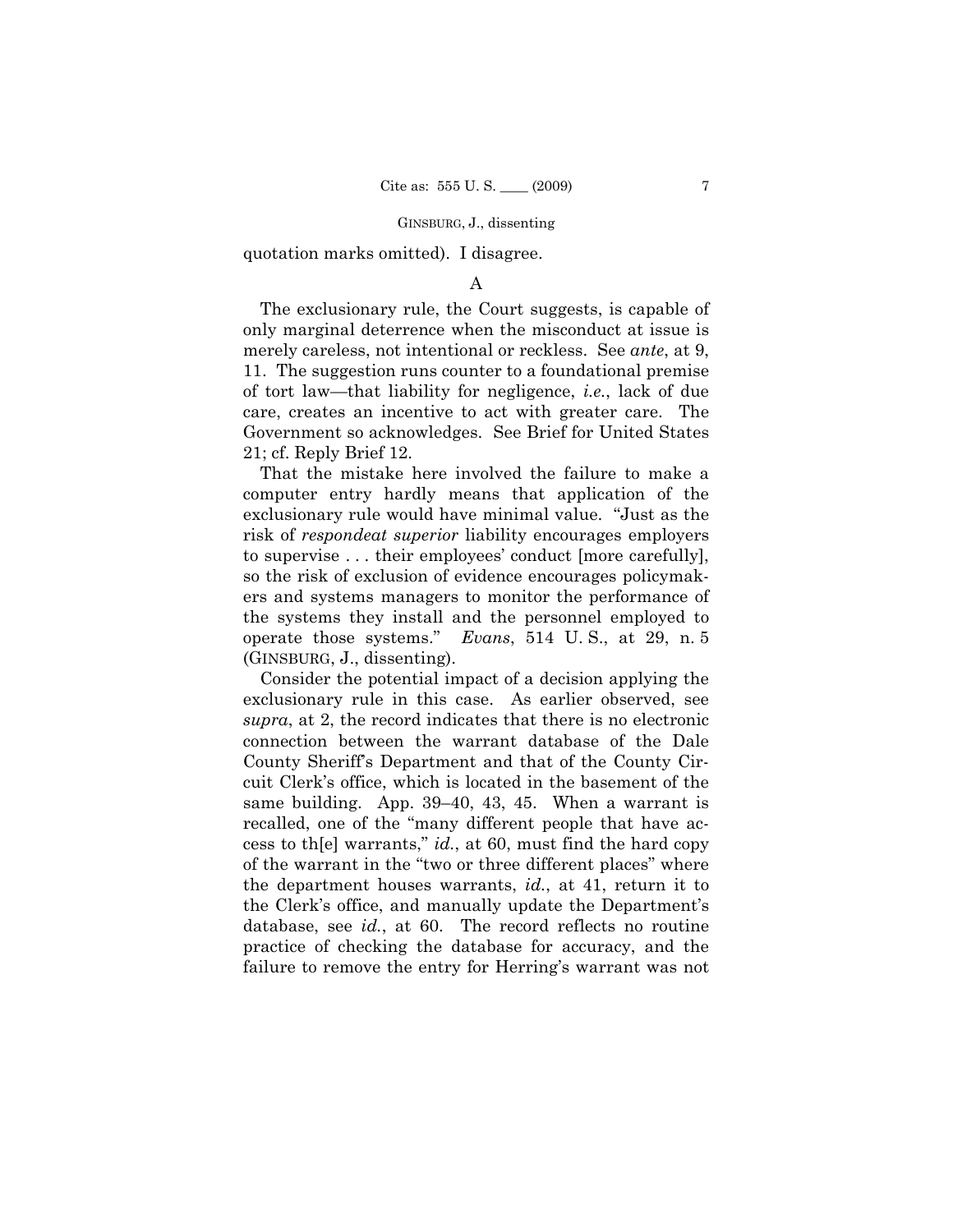discovered until Investigator Anderson sought to pursue Herring five months later. Is it not altogether obvious that the Department could take further precautions to ensure the integrity of its database? The Sheriff's Department "is in a position to remedy the situation and might well do so if the exclusionary rule is there to remove the incentive to do otherwise." 1 W. LaFave, Search and Seizure §1.8(e), p. 313 (4th ed. 2004). See also *Evans*, 514 U. S., at 21 (STEVENS, J., dissenting).

B

Is the potential deterrence here worth the costs it imposes? See *ante*, at 9. In light of the paramount importance of accurate recordkeeping in law enforcement, I would answer yes, and next explain why, as I see it, Herring's motion presents a particularly strong case for suppression.

Electronic databases form the nervous system of contemporary criminal justice operations. In recent years, their breadth and influence have dramatically expanded. Police today can access databases that include not only the updated National Crime Information Center (NCIC), but also terrorist watchlists, the Federal Government's employee eligibility system, and various commercial databases. Brief for Electronic Privacy Information Center (EPIC) et al. as *Amicus Curiae* 6. Moreover, States are actively expanding information sharing between jurisdictions. *Id.*, at 8–13. As a result, law enforcement has an increasing supply of information within its easy electronic reach. See Brief for Petitioner 36–37.

The risk of error stemming from these databases is not slim. Herring's *amici* warn that law enforcement databases are insufficiently monitored and often out of date. Brief for *Amicus* EPIC 13–28. Government reports de-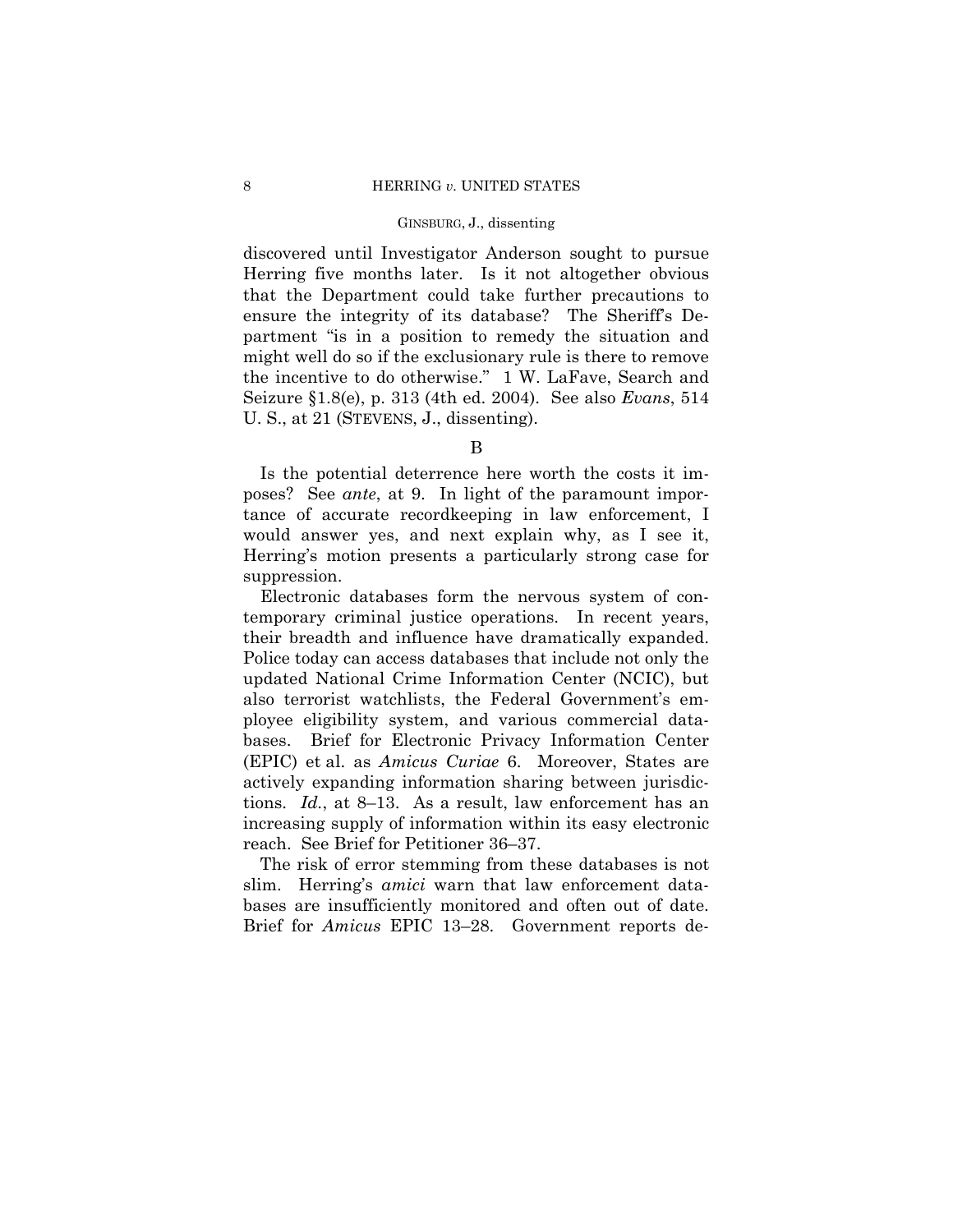scribe, for example, flaws in NCIC databases,<sup>3</sup> terrorist watchlist databases,<sup>4</sup> and databases associated with the Federal Government's employment eligibility verification system.5

Inaccuracies in expansive, interconnected collections of electronic information raise grave concerns for individual liberty. "The offense to the dignity of the citizen who is arrested, handcuffed, and searched on a public street simply because some bureaucrat has failed to maintain an accurate computer data base" is evocative of the use of general warrants that so outraged the authors of our Bill of Rights. *Evans*, 514 U. S., at 23 (STEVENS, J., dissenting).

C

The Court assures that "exclusion would certainly be justified" if "the police have been shown to be reckless in maintaining a warrant system, or to have knowingly made false entries to lay the groundwork for future false arrests." *Ante*, at 11. This concession provides little comfort.

First, by restricting suppression to bookkeeping errors that are deliberate or reckless, the majority leaves Herring, and others like him, with no remedy for violations of

<sup>3</sup>See Dept. of Justice, Bureau of Justice Statistics, P. Brien, Improving Access to and Integrity of Criminal History Records, NCJ 200581 (July 2005), available at http://www.ojp.usdoj.gov/bjs/pub/pdf/iaichr.pdf (All Internet materials as visited Jan. 12, 2009, and included in Clerk of Court's case file.). 4See Dept. of Justice, Office of Inspector General, Audit of the U. S.

Department of Justice Terrorist Watchlist Nomination Processes, Audit Rep. 08–16 (Mar. 2008), http://www.usdoj.gov/oig/reports/plus/a0816/ final.pdf.<br><sup>5</sup>See Social Security Admin., Office of Inspector General, Congres-

sional Response Report: Accuracy of the Social Security Administration's Numident File, A–08–06–26100 (Dec. 2006), http://www.ssa.gov/ oig/ADOBEPDF/A–08–06–26100.pdf.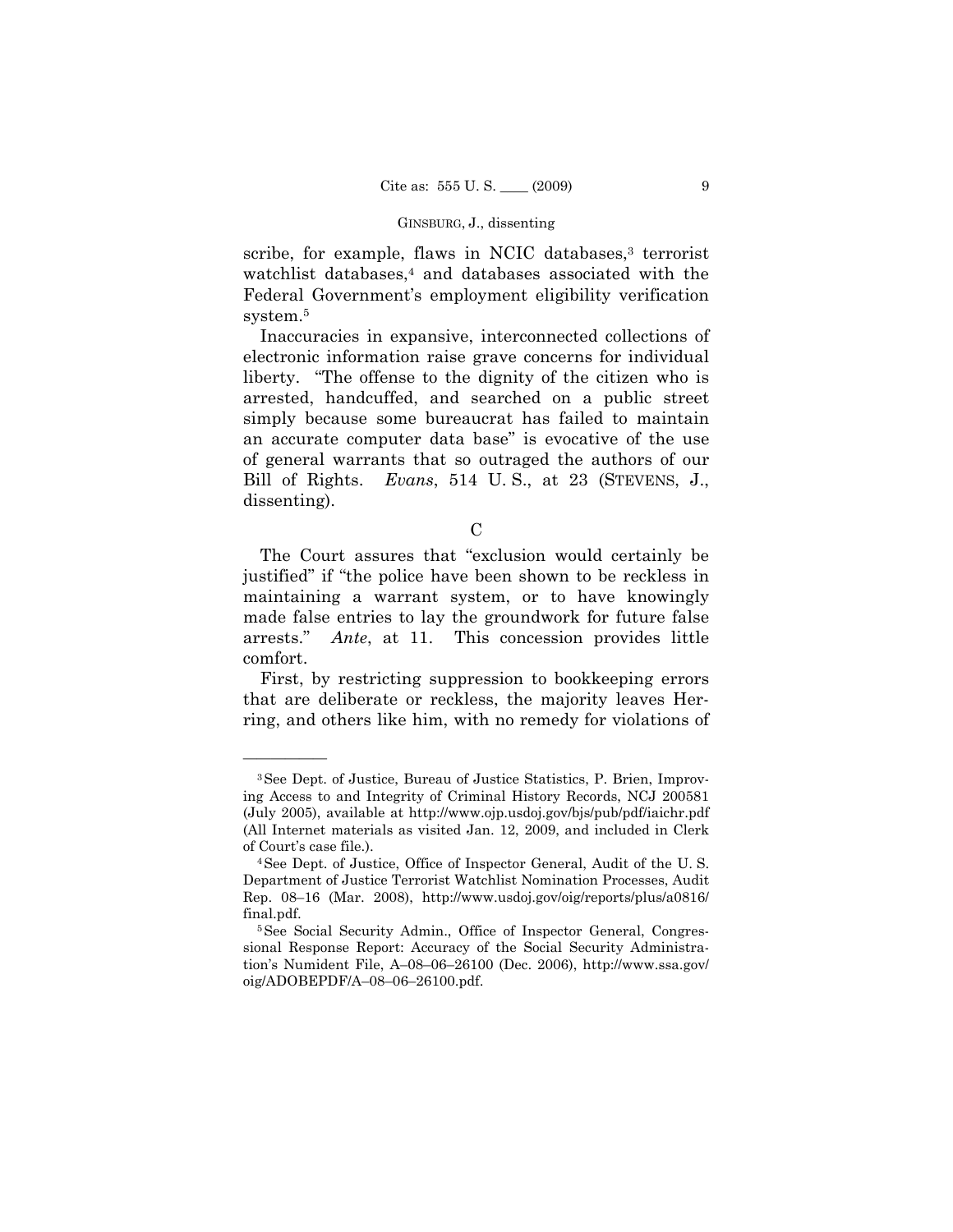their constitutional rights. See *supra*, at 6. There can be no serious assertion that relief is available under 42 U. S. C. §1983. The arresting officer would be sheltered by qualified immunity, see *Harlow* v. *Fitzgerald*, 457 U. S. 800 (1982), and the police department itself is not liable for the negligent acts of its employees, see *Monell* v. *New York City Dept. of Social Servs.*, 436 U. S. 658 (1978). Moreover, identifying the department employee who committed the error may be impossible.

Second, I doubt that police forces already possess sufficient incentives to maintain up-to-date records. The Government argues that police have no desire to send officers out on arrests unnecessarily, because arrests consume resources and place officers in danger. The facts of this case do not fit that description of police motivation. Here the officer wanted to arrest Herring and consulted the Department's records to legitimate his predisposition. See App. 17–19.6

Third, even when deliberate or reckless conduct is afoot, the Court's assurance will often be an empty promise: How is an impecunious defendant to make the required showing? If the answer is that a defendant is entitled to discovery (and if necessary, an audit of police databases), see Tr. of Oral Arg. 57–58, then the Court has imposed a considerable administrative burden on courts and law enforcement.7

<sup>&</sup>lt;sup>6</sup>It has been asserted that police departments have become sufficiently "professional" that they do not need external deterrence to avoid Fourth Amendment violations. See Tr. of Oral Arg. 24–25; cf. *Hudson*  v. *Michigan*, 547 U. S. 586, 598–599 (2006). But professionalism is a sign of the exclusionary rule's efficacy—not of its superfluity. 7 It is not clear how the Court squares its focus on deliberate conduct

with its recognition that application of the exclusionary rule does not require inquiry into the mental state of the police. See *ante*, at 10; *Whren* v. *United States*, 517 U. S. 806, 812–813 (1996).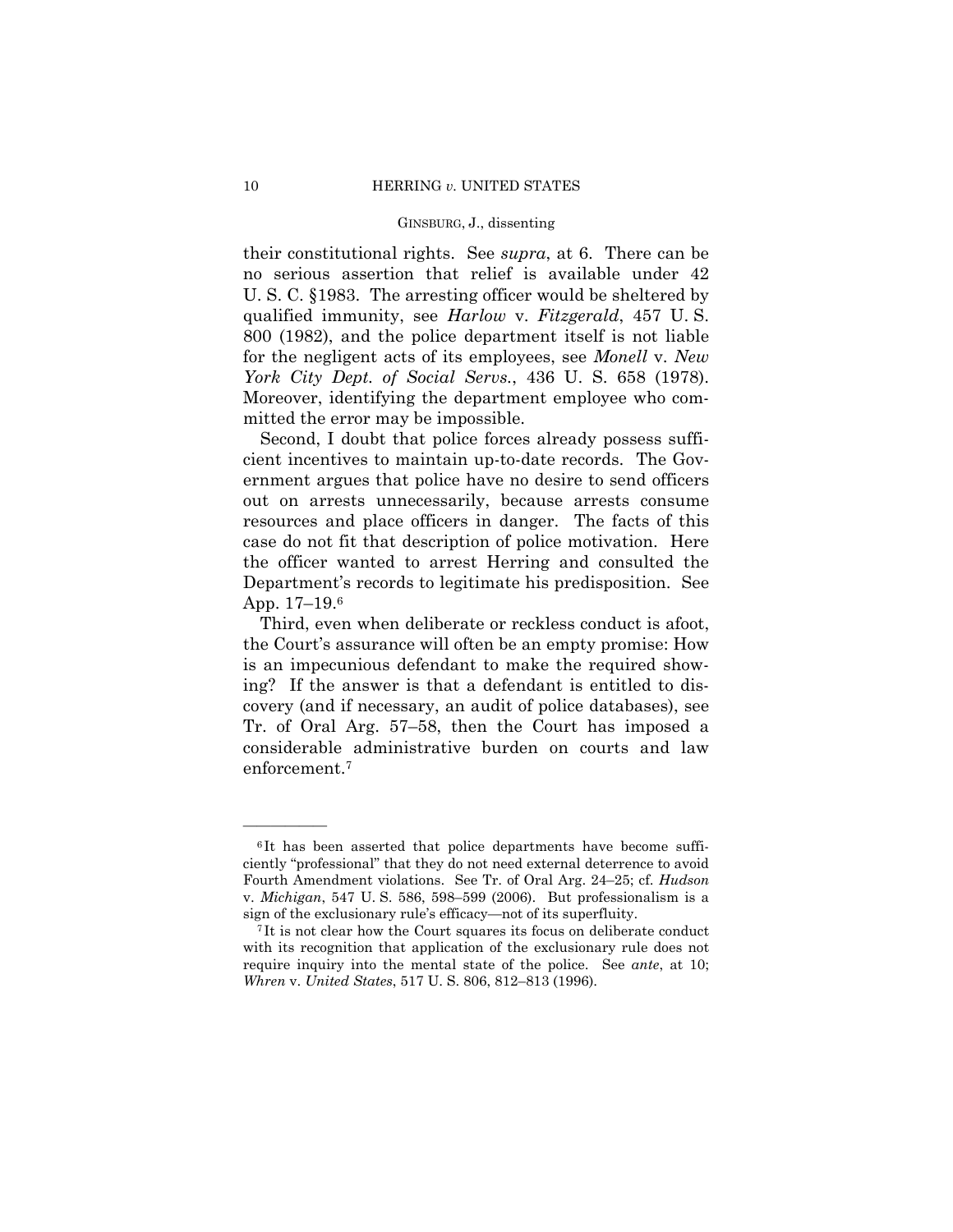### IV

Negligent recordkeeping errors by law enforcement threaten individual liberty, are susceptible to deterrence by the exclusionary rule, and cannot be remedied effectively through other means. Such errors present no occasion to further erode the exclusionary rule. The rule "is needed to make the Fourth Amendment something real; a guarantee that does not carry with it the exclusion of evidence obtained by its violation is a chimera." *Calandra*, 414 U. S., at 361 (Brennan, J., dissenting). In keeping with the rule's "core concerns," *ante*, at 9, suppression should have attended the unconstitutional search in this case.

\* \* \*

For the reasons stated, I would reverse the judgment of the Eleventh Circuit.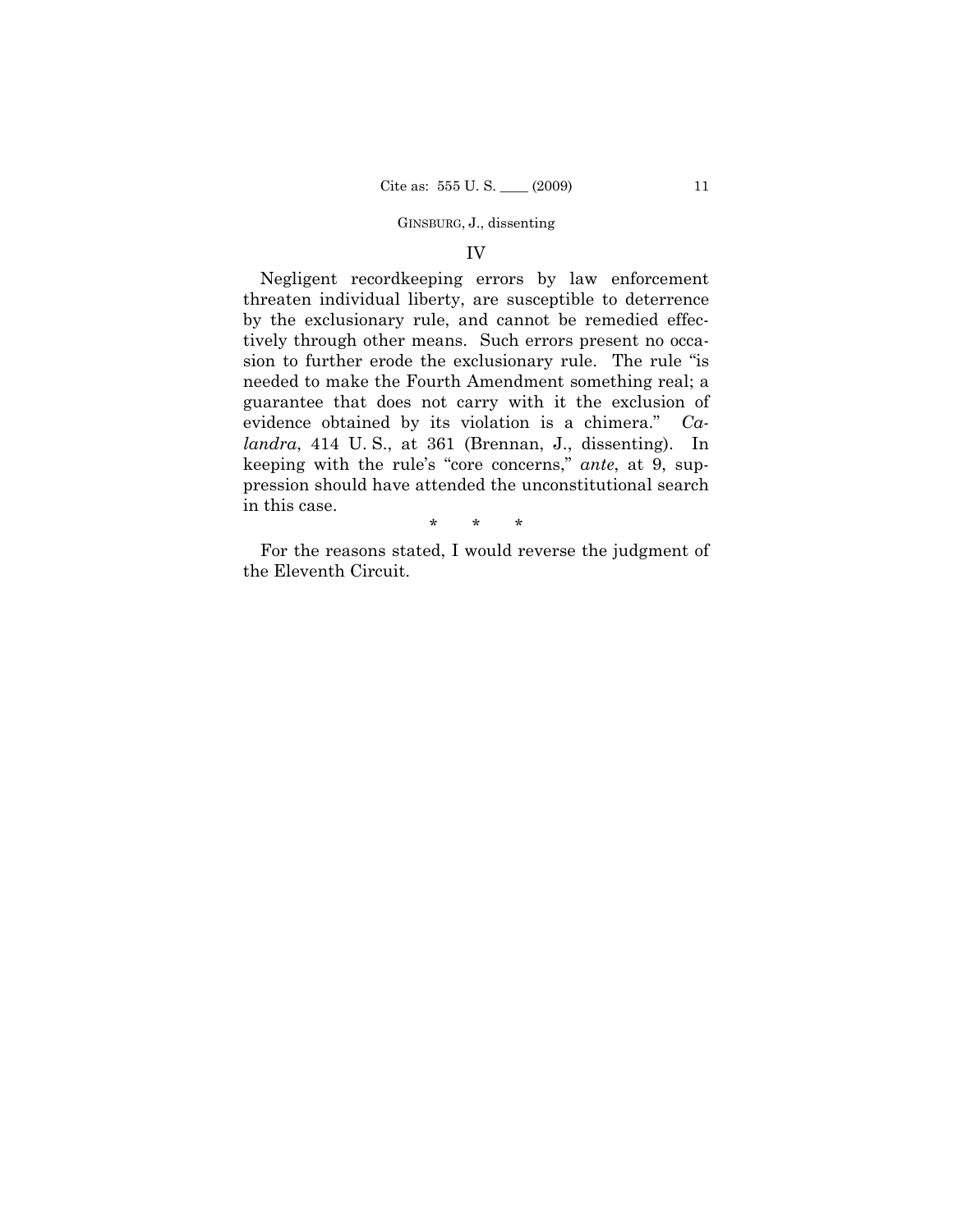BREYER, J., dissenting

### $\frac{1}{2}$  ,  $\frac{1}{2}$  ,  $\frac{1}{2}$  ,  $\frac{1}{2}$  ,  $\frac{1}{2}$  ,  $\frac{1}{2}$  ,  $\frac{1}{2}$ **SUPREME COURT OF THE UNITED STATES**

### $\frac{1}{2}$  ,  $\frac{1}{2}$  ,  $\frac{1}{2}$  ,  $\frac{1}{2}$  ,  $\frac{1}{2}$  ,  $\frac{1}{2}$ No. 07–513

# BENNIE DEAN HERRING, PETITIONER *v.* UNITED **STATES**

### ON WRIT OF CERTIORARI TO THE UNITED STATES COURT OF APPEALS FOR THE ELEVENTH CIRCUIT

[January 14, 2009]

JUSTICE BREYER, with whom JUSTICE SOUTER joins, dissenting.

I agree with JUSTICE GINSBURG and join her dissent. I write separately to note one additional supporting factor that I believe important. In *Arizona* v. *Evans*, 514 U. S. 1 (1995), we held that recordkeeping errors made by a court clerk do not trigger the exclusionary rule, so long as the police reasonably relied upon the court clerk's recordkeeping. *Id.*, at 14; *id.*, at 16–17 (O'Connor, J., concurring). The rationale for our decision was premised on a distinction between judicial errors and police errors, and we gave several reasons for recognizing that distinction.

*First*, we noted that "the exclusionary rule was historically designed as a means of deterring *police* misconduct, not mistakes by court employees." *Id.*, at 14 (emphasis added). *Second*, we found "no evidence that court employees are inclined to ignore or subvert the Fourth Amendment or that lawlessness among these actors requires application of the extreme sanction of exclusion." *Id.*, at 14–15. *Third*, we recognized that there was "no basis for believing that application of the exclusionary rule... [would] have a significant effect on court employees responsible for informing the police that a warrant has been quashed. Because court clerks are not adjuncts to the law enforcement team engaged in the often competitive enter-